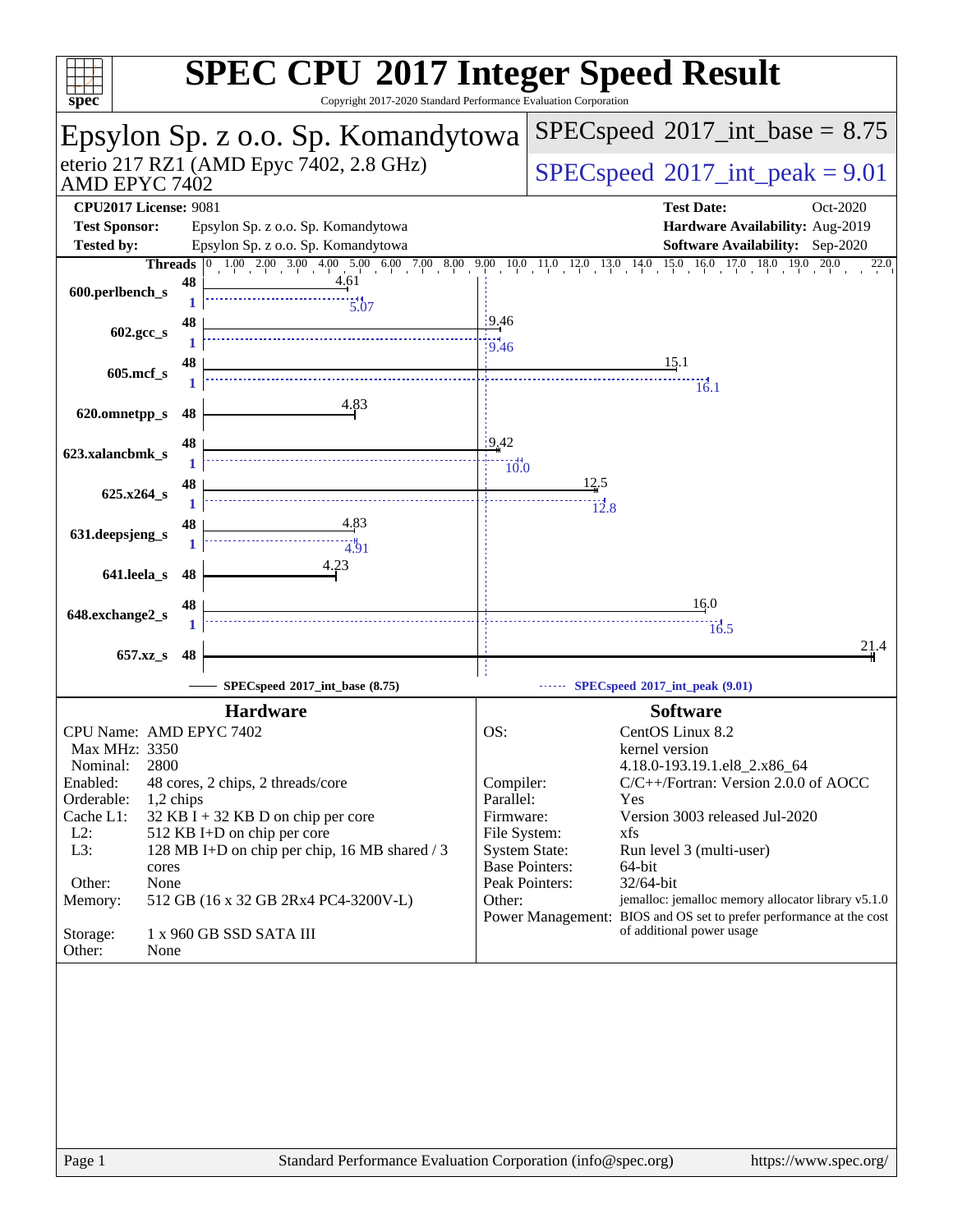

Copyright 2017-2020 Standard Performance Evaluation Corporation

### Epsylon Sp. z o.o. Sp. Komandytowa<br>eterio 217 RZ1 (AMD Epyc 7402, 2.8 GHz) AMD EPYC 7402  $SPECspeed@2017$  $SPECspeed@2017$ \_int\_peak = 9.01  $SPECspeed^{\circledcirc}2017\_int\_base = 8.75$  $SPECspeed^{\circledcirc}2017\_int\_base = 8.75$ **[CPU2017 License:](http://www.spec.org/auto/cpu2017/Docs/result-fields.html#CPU2017License)** 9081 **[Test Date:](http://www.spec.org/auto/cpu2017/Docs/result-fields.html#TestDate)** Oct-2020 **[Test Sponsor:](http://www.spec.org/auto/cpu2017/Docs/result-fields.html#TestSponsor)** Epsylon Sp. z o.o. Sp. Komandytowa **[Hardware Availability:](http://www.spec.org/auto/cpu2017/Docs/result-fields.html#HardwareAvailability)** Aug-2019 **[Tested by:](http://www.spec.org/auto/cpu2017/Docs/result-fields.html#Testedby)** Epsylon Sp. z o.o. Sp. Komandytowa **[Software Availability:](http://www.spec.org/auto/cpu2017/Docs/result-fields.html#SoftwareAvailability)** Sep-2020 **[Results Table](http://www.spec.org/auto/cpu2017/Docs/result-fields.html#ResultsTable) [Benchmark](http://www.spec.org/auto/cpu2017/Docs/result-fields.html#Benchmark) [Threads](http://www.spec.org/auto/cpu2017/Docs/result-fields.html#Threads) [Seconds](http://www.spec.org/auto/cpu2017/Docs/result-fields.html#Seconds) [Ratio](http://www.spec.org/auto/cpu2017/Docs/result-fields.html#Ratio) [Seconds](http://www.spec.org/auto/cpu2017/Docs/result-fields.html#Seconds) [Ratio](http://www.spec.org/auto/cpu2017/Docs/result-fields.html#Ratio) [Seconds](http://www.spec.org/auto/cpu2017/Docs/result-fields.html#Seconds) [Ratio](http://www.spec.org/auto/cpu2017/Docs/result-fields.html#Ratio) Base [Threads](http://www.spec.org/auto/cpu2017/Docs/result-fields.html#Threads) [Seconds](http://www.spec.org/auto/cpu2017/Docs/result-fields.html#Seconds) [Ratio](http://www.spec.org/auto/cpu2017/Docs/result-fields.html#Ratio) [Seconds](http://www.spec.org/auto/cpu2017/Docs/result-fields.html#Seconds) [Ratio](http://www.spec.org/auto/cpu2017/Docs/result-fields.html#Ratio) [Seconds](http://www.spec.org/auto/cpu2017/Docs/result-fields.html#Seconds) [Ratio](http://www.spec.org/auto/cpu2017/Docs/result-fields.html#Ratio) Peak** [600.perlbench\\_s](http://www.spec.org/auto/cpu2017/Docs/benchmarks/600.perlbench_s.html) 48 387 4.59 **[385](http://www.spec.org/auto/cpu2017/Docs/result-fields.html#Median) [4.61](http://www.spec.org/auto/cpu2017/Docs/result-fields.html#Median)** 384 4.62 1 361 4.92 349 5.09 **[350](http://www.spec.org/auto/cpu2017/Docs/result-fields.html#Median) [5.07](http://www.spec.org/auto/cpu2017/Docs/result-fields.html#Median)** [602.gcc\\_s](http://www.spec.org/auto/cpu2017/Docs/benchmarks/602.gcc_s.html) 48 **[421](http://www.spec.org/auto/cpu2017/Docs/result-fields.html#Median) [9.46](http://www.spec.org/auto/cpu2017/Docs/result-fields.html#Median)** 420 9.49 421 9.45 1 421 9.46 421 9.45 **[421](http://www.spec.org/auto/cpu2017/Docs/result-fields.html#Median) [9.46](http://www.spec.org/auto/cpu2017/Docs/result-fields.html#Median)** [605.mcf\\_s](http://www.spec.org/auto/cpu2017/Docs/benchmarks/605.mcf_s.html) 48 313 15.1 313 15.1 **[313](http://www.spec.org/auto/cpu2017/Docs/result-fields.html#Median) [15.1](http://www.spec.org/auto/cpu2017/Docs/result-fields.html#Median)** 1 293 16.1 **[293](http://www.spec.org/auto/cpu2017/Docs/result-fields.html#Median) [16.1](http://www.spec.org/auto/cpu2017/Docs/result-fields.html#Median)** 293 16.1 [620.omnetpp\\_s](http://www.spec.org/auto/cpu2017/Docs/benchmarks/620.omnetpp_s.html) 48 338 4.83 337 4.84 **[338](http://www.spec.org/auto/cpu2017/Docs/result-fields.html#Median) [4.83](http://www.spec.org/auto/cpu2017/Docs/result-fields.html#Median)** 48 338 4.83 337 4.84 **[338](http://www.spec.org/auto/cpu2017/Docs/result-fields.html#Median) [4.83](http://www.spec.org/auto/cpu2017/Docs/result-fields.html#Median)** [623.xalancbmk\\_s](http://www.spec.org/auto/cpu2017/Docs/benchmarks/623.xalancbmk_s.html) 48 150 9.47 **[150](http://www.spec.org/auto/cpu2017/Docs/result-fields.html#Median) [9.42](http://www.spec.org/auto/cpu2017/Docs/result-fields.html#Median)** 151 9.36 1 141 10.0 **[141](http://www.spec.org/auto/cpu2017/Docs/result-fields.html#Median) [10.0](http://www.spec.org/auto/cpu2017/Docs/result-fields.html#Median)** 139 10.2 [625.x264\\_s](http://www.spec.org/auto/cpu2017/Docs/benchmarks/625.x264_s.html) 48 140 12.6 **[141](http://www.spec.org/auto/cpu2017/Docs/result-fields.html#Median) [12.5](http://www.spec.org/auto/cpu2017/Docs/result-fields.html#Median)** 141 12.5 1 138 12.8 **[138](http://www.spec.org/auto/cpu2017/Docs/result-fields.html#Median) [12.8](http://www.spec.org/auto/cpu2017/Docs/result-fields.html#Median)** 138 12.8 [631.deepsjeng\\_s](http://www.spec.org/auto/cpu2017/Docs/benchmarks/631.deepsjeng_s.html) 48 296 4.83 297 4.83 **[296](http://www.spec.org/auto/cpu2017/Docs/result-fields.html#Median) [4.83](http://www.spec.org/auto/cpu2017/Docs/result-fields.html#Median)** 1 **[292](http://www.spec.org/auto/cpu2017/Docs/result-fields.html#Median) [4.91](http://www.spec.org/auto/cpu2017/Docs/result-fields.html#Median)** 298 4.82 292 4.91 [641.leela\\_s](http://www.spec.org/auto/cpu2017/Docs/benchmarks/641.leela_s.html) 48 403 4.23 **[403](http://www.spec.org/auto/cpu2017/Docs/result-fields.html#Median) [4.23](http://www.spec.org/auto/cpu2017/Docs/result-fields.html#Median)** 403 4.24 48 403 4.23 **[403](http://www.spec.org/auto/cpu2017/Docs/result-fields.html#Median) [4.23](http://www.spec.org/auto/cpu2017/Docs/result-fields.html#Median)** 403 4.24 [648.exchange2\\_s](http://www.spec.org/auto/cpu2017/Docs/benchmarks/648.exchange2_s.html) 48 184 16.0 184 16.0 **[184](http://www.spec.org/auto/cpu2017/Docs/result-fields.html#Median) [16.0](http://www.spec.org/auto/cpu2017/Docs/result-fields.html#Median)** 1 178 16.5 **[178](http://www.spec.org/auto/cpu2017/Docs/result-fields.html#Median) [16.5](http://www.spec.org/auto/cpu2017/Docs/result-fields.html#Median)** 178 16.5 [657.xz\\_s](http://www.spec.org/auto/cpu2017/Docs/benchmarks/657.xz_s.html) 48 290 21.3 **[289](http://www.spec.org/auto/cpu2017/Docs/result-fields.html#Median) [21.4](http://www.spec.org/auto/cpu2017/Docs/result-fields.html#Median)** 289 21.4 48 290 21.3 **[289](http://www.spec.org/auto/cpu2017/Docs/result-fields.html#Median) [21.4](http://www.spec.org/auto/cpu2017/Docs/result-fields.html#Median)** 289 21.4 **[SPECspeed](http://www.spec.org/auto/cpu2017/Docs/result-fields.html#SPECspeed2017intbase)[2017\\_int\\_base =](http://www.spec.org/auto/cpu2017/Docs/result-fields.html#SPECspeed2017intbase) 8.75 [SPECspeed](http://www.spec.org/auto/cpu2017/Docs/result-fields.html#SPECspeed2017intpeak)[2017\\_int\\_peak =](http://www.spec.org/auto/cpu2017/Docs/result-fields.html#SPECspeed2017intpeak) 9.01** Results appear in the [order in which they were run.](http://www.spec.org/auto/cpu2017/Docs/result-fields.html#RunOrder) Bold underlined text [indicates a median measurement](http://www.spec.org/auto/cpu2017/Docs/result-fields.html#Median). **[Compiler Notes](http://www.spec.org/auto/cpu2017/Docs/result-fields.html#CompilerNotes)** The AMD64 AOCC Compiler Suite is available at <http://developer.amd.com/amd-aocc/> **[Submit Notes](http://www.spec.org/auto/cpu2017/Docs/result-fields.html#SubmitNotes)** The config file option 'submit' was used. 'numactl' was used to bind copies to the cores. See the configuration file for details. **[Operating System Notes](http://www.spec.org/auto/cpu2017/Docs/result-fields.html#OperatingSystemNotes)** 'ulimit -s unlimited' was used to set environment stack size 'ulimit -l 2097152' was used to set environment locked pages in memory limit runcpu command invoked through numactl i.e.: numactl --interleave=all runcpu <etc> Set dirty\_ratio=8 to limit dirty cache to 8% of memory Set swappiness=1 to swap only if necessary Set zone\_reclaim\_mode=1 to free local node memory and avoid remote memory

sync then drop\_caches=3 to reset caches before invoking runcpu

dirty ratio, swappiness, zone reclaim mode and drop caches were all set using privileged echo (e.g. echo 1 > /proc/sys/vm/swappiness).

Transparent huge pages set to 'always' for this run (OS default)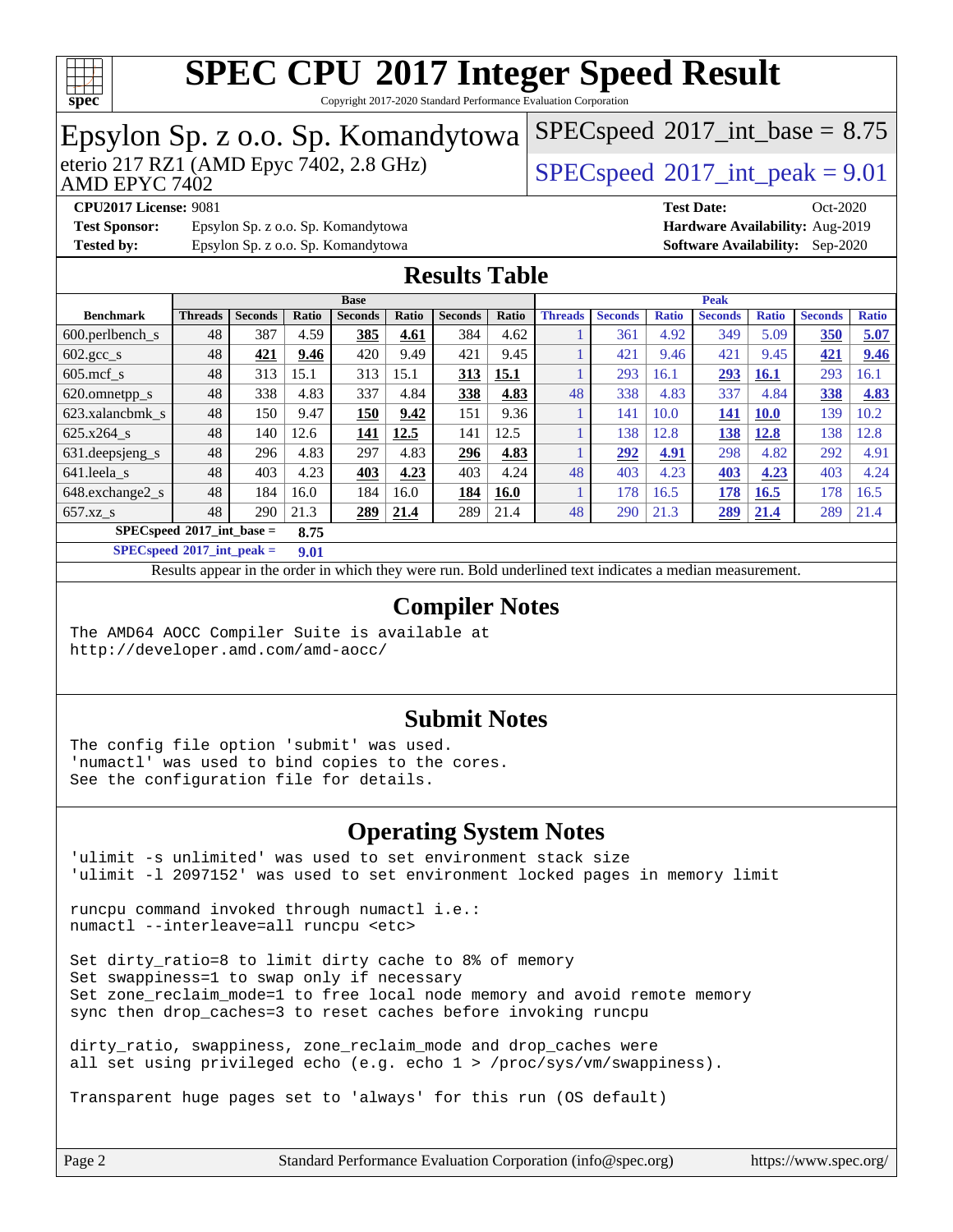

Copyright 2017-2020 Standard Performance Evaluation Corporation

| Epsylon Sp. z o.o. Sp. Komandytowa                       |                                    | $SPEC speed^{\circ}2017\_int\_base = 8.75$ |            |
|----------------------------------------------------------|------------------------------------|--------------------------------------------|------------|
| eterio 217 RZ1 (AMD Epyc 7402, 2.8 GHz)<br>AMD EPYC 7402 |                                    | $SPEC speed^{\circ}2017\_int\_peak = 9.01$ |            |
| <b>CPU2017 License: 9081</b>                             |                                    | <b>Test Date:</b>                          | $Oct-2020$ |
| <b>Test Sponsor:</b>                                     | Epsylon Sp. z o.o. Sp. Komandytowa | Hardware Availability: Aug-2019            |            |
| <b>Tested by:</b>                                        | Epsylon Sp. z o.o. Sp. Komandytowa | <b>Software Availability:</b> Sep-2020     |            |
| <b>Environment Variables Notes</b>                       |                                    |                                            |            |

Environment variables set by runcpu before the start of the run: GOMP\_CPU\_AFFINITY = "0-95" LD\_LIBRARY\_PATH = "/home/CPU2017-1.1.0/amd\_speed\_aocc200\_rome\_C\_lib/64;/home/CPU2017-1.1.0 /amd\_speed\_aocc200\_rome\_C\_lib/32:" MALLOC\_CONF = "retain:true" OMP\_DYNAMIC = "false" OMP\_SCHEDULE = "static" OMP\_STACKSIZE = "128M" OMP\_THREAD\_LIMIT = "96" Environment variables set by runcpu during the 600.perlbench\_s peak run: GOMP\_CPU\_AFFINITY = "0" Environment variables set by runcpu during the 602.gcc\_s peak run: GOMP\_CPU\_AFFINITY = "0" Environment variables set by runcpu during the 605.mcf\_s peak run: GOMP\_CPU\_AFFINITY = "0" Environment variables set by runcpu during the 623.xalancbmk\_s peak run: GOMP\_CPU\_AFFINITY = "0" OMP\_STACKSIZE = "128M" Environment variables set by runcpu during the 625.x264\_s peak run: GOMP\_CPU\_AFFINITY = "0" Environment variables set by runcpu during the 631.deepsjeng\_s peak run: GOMP\_CPU\_AFFINITY = "0" Environment variables set by runcpu during the 648.exchange2\_s peak run: GOMP\_CPU\_AFFINITY = "0"

### **[General Notes](http://www.spec.org/auto/cpu2017/Docs/result-fields.html#GeneralNotes)**

Binaries were compiled on a system with 2x AMD EPYC 7601 CPU + 512GB Memory using Fedora 26 NA: The test sponsor attests, as of date of publication, that CVE-2017-5754 (Meltdown) is mitigated in the system as tested and documented. Yes: The test sponsor attests, as of date of publication, that CVE-2017-5753 (Spectre variant 1) is mitigated in the system as tested and documented. Yes: The test sponsor attests, as of date of publication, that CVE-2017-5715 (Spectre variant 2) is mitigated in the system as tested and documented.

jemalloc: configured and built with GCC v9.1.0 in Ubuntu 19.04 with -O3 -znver2 -flto

|        | (Continued on next page)                                    |                       |
|--------|-------------------------------------------------------------|-----------------------|
| Page 3 | Standard Performance Evaluation Corporation (info@spec.org) | https://www.spec.org/ |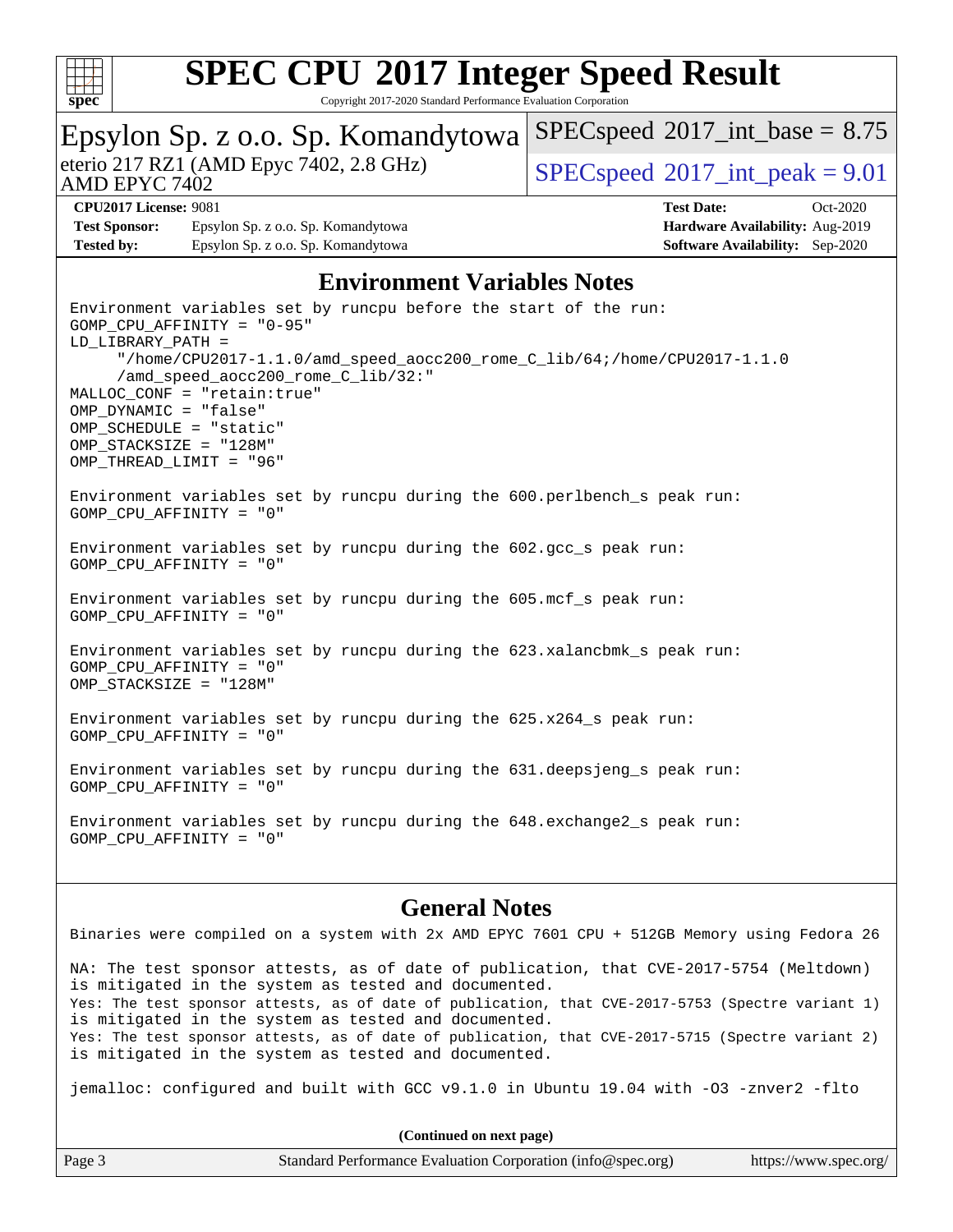

Copyright 2017-2020 Standard Performance Evaluation Corporation

### Epsylon Sp. z o.o. Sp. Komandytowa AMD EPYC 7402 eterio 217 RZ1 (AMD Epyc 7402, 2.8 GHz)  $SPECspeed@2017$  $SPECspeed@2017$  int\_peak = 9.01  $SPECspeed^{\circledcirc}2017\_int\_base = 8.75$  $SPECspeed^{\circledcirc}2017\_int\_base = 8.75$ **[CPU2017 License:](http://www.spec.org/auto/cpu2017/Docs/result-fields.html#CPU2017License)** 9081 **[Test Date:](http://www.spec.org/auto/cpu2017/Docs/result-fields.html#TestDate)** Oct-2020 **[Test Sponsor:](http://www.spec.org/auto/cpu2017/Docs/result-fields.html#TestSponsor)** Epsylon Sp. z o.o. Sp. Komandytowa **[Hardware Availability:](http://www.spec.org/auto/cpu2017/Docs/result-fields.html#HardwareAvailability)** Aug-2019 **[Tested by:](http://www.spec.org/auto/cpu2017/Docs/result-fields.html#Testedby)** Epsylon Sp. z o.o. Sp. Komandytowa **[Software Availability:](http://www.spec.org/auto/cpu2017/Docs/result-fields.html#SoftwareAvailability)** Sep-2020 **[General Notes \(Continued\)](http://www.spec.org/auto/cpu2017/Docs/result-fields.html#GeneralNotes)** jemalloc 5.1.0 is available here: <https://github.com/jemalloc/jemalloc/releases/download/5.1.0/jemalloc-5.1.0.tar.bz2>

### **[Platform Notes](http://www.spec.org/auto/cpu2017/Docs/result-fields.html#PlatformNotes)**

Page 4 Standard Performance Evaluation Corporation [\(info@spec.org\)](mailto:info@spec.org) <https://www.spec.org/> BIOS settings: Power phase shedding = Disabled SVM Mode = Disabled SR-IOV support = Disabled DRAM Scrub time = Disabled NUMA nodes per socket = NPS4 Determinism Slider = Power Sysinfo program /home/CPU2017-1.1.0/bin/sysinfo Rev: r6365 of 2019-08-21 295195f888a3d7edb1e6e46a485a0011 running on Zyxel Thu Oct 22 05:32:59 2020 SUT (System Under Test) info as seen by some common utilities. For more information on this section, see <https://www.spec.org/cpu2017/Docs/config.html#sysinfo> From /proc/cpuinfo model name : AMD EPYC 7402 24-Core Processor 2 "physical id"s (chips) 96 "processors" cores, siblings (Caution: counting these is hw and system dependent. The following excerpts from /proc/cpuinfo might not be reliable. Use with caution.) cpu cores : 24 siblings : 48 physical 0: cores 0 1 2 4 5 6 8 9 10 12 13 14 16 17 18 20 21 22 24 25 26 28 29 30 physical 1: cores 0 1 2 4 5 6 8 9 10 12 13 14 16 17 18 20 21 22 24 25 26 28 29 30 From lscpu: Architecture: x86\_64<br>CPU op-mode(s): 32-bit, 64-bit CPU op-mode $(s)$ : Byte Order: Little Endian CPU(s): 96 On-line CPU(s) list: 0-95 Thread(s) per core: 2 Core(s) per socket: 24 Socket(s): 2 NUMA node(s): 2 Vendor ID: AuthenticAMD CPU family: 23 Model: 49 **(Continued on next page)**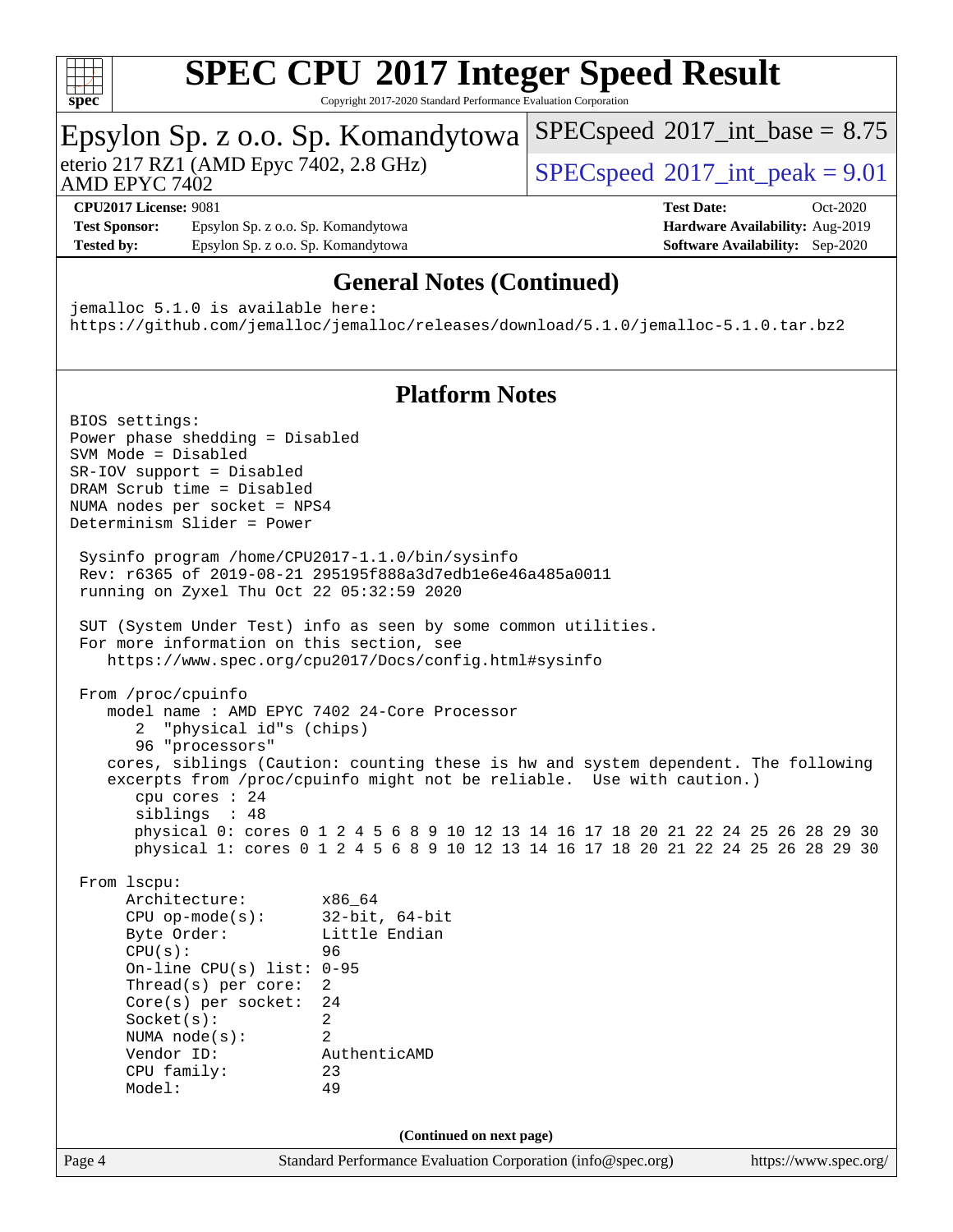

Copyright 2017-2020 Standard Performance Evaluation Corporation

| Epsylon Sp. z o.o. Sp. Komandytowa                                                                                                                                    |                                                                      | $SPEC speed^{\circ}2017\_int\_base = 8.75$                                              |
|-----------------------------------------------------------------------------------------------------------------------------------------------------------------------|----------------------------------------------------------------------|-----------------------------------------------------------------------------------------|
| eterio 217 RZ1 (AMD Epyc 7402, 2.8 GHz)<br>AMD EPYC 7402                                                                                                              |                                                                      | $SPEC speed^{\circ}2017\_int\_peak = 9.01$                                              |
| <b>CPU2017 License: 9081</b>                                                                                                                                          |                                                                      | <b>Test Date:</b><br>Oct-2020                                                           |
| <b>Test Sponsor:</b><br>Epsylon Sp. z o.o. Sp. Komandytowa                                                                                                            |                                                                      | Hardware Availability: Aug-2019                                                         |
| <b>Tested by:</b><br>Epsylon Sp. z o.o. Sp. Komandytowa                                                                                                               |                                                                      | <b>Software Availability:</b> Sep-2020                                                  |
|                                                                                                                                                                       |                                                                      |                                                                                         |
|                                                                                                                                                                       | <b>Platform Notes (Continued)</b>                                    |                                                                                         |
| Model name:                                                                                                                                                           | AMD EPYC 7402 24-Core Processor                                      |                                                                                         |
| Stepping:                                                                                                                                                             | 0                                                                    |                                                                                         |
| CPU MHz:                                                                                                                                                              | 2935.342                                                             |                                                                                         |
| CPU max MHz:                                                                                                                                                          | 2800.0000                                                            |                                                                                         |
| CPU min MHz:                                                                                                                                                          | 1500.0000                                                            |                                                                                         |
| BogoMIPS:                                                                                                                                                             | 5599.79                                                              |                                                                                         |
| Virtualization:<br>L1d cache:                                                                                                                                         | $AMD-V$<br>32K                                                       |                                                                                         |
| Lli cache:                                                                                                                                                            | 32K                                                                  |                                                                                         |
| $L2$ cache:                                                                                                                                                           | 512K                                                                 |                                                                                         |
| L3 cache:                                                                                                                                                             | 16384K                                                               |                                                                                         |
| NUMA node0 CPU(s):                                                                                                                                                    | $0 - 23, 48 - 71$                                                    |                                                                                         |
| NUMA $node1$ $CPU(s):$                                                                                                                                                | $24 - 47, 72 - 95$                                                   |                                                                                         |
| Flags:                                                                                                                                                                |                                                                      | fpu vme de pse tsc msr pae mce cx8 apic sep mtrr pge mca cmov                           |
|                                                                                                                                                                       |                                                                      | pat pse36 clflush mmx fxsr sse sse2 ht syscall nx mmxext fxsr_opt pdpe1gb rdtscp lm     |
|                                                                                                                                                                       |                                                                      | constant_tsc rep_good nopl nonstop_tsc cpuid extd_apicid aperfmperf pni pclmulqdq       |
|                                                                                                                                                                       |                                                                      | monitor ssse3 fma cx16 sse4_1 sse4_2 movbe popcnt aes xsave avx f16c rdrand lahf_lm     |
|                                                                                                                                                                       |                                                                      | cmp_legacy svm extapic cr8_legacy abm sse4a misalignsse 3dnowprefetch osvw ibs          |
|                                                                                                                                                                       |                                                                      | skinit wdt tce topoext perfctr_core perfctr_nb bpext perfctr_llc mwaitx cpb cat_13      |
|                                                                                                                                                                       |                                                                      | cdp_13 hw_pstate sme ssbd mba sev ibrs ibpb stibp vmmcall fsgsbase bmil avx2 smep       |
| bmi2 cqm rdt_a rdseed adx smap clflushopt clwb sha_ni xsaveopt xsavec xgetbvl xsaves                                                                                  |                                                                      |                                                                                         |
| cqm_llc cqm_occup_llc cqm_mbm_total cqm_mbm_local clzero irperf xsaveerptr wbnoinvd                                                                                   |                                                                      |                                                                                         |
| arat npt lbrv svm_lock nrip_save tsc_scale vmcb_clean flushbyasid decodeassists<br>pausefilter pfthreshold avic v_vmsave_vmload vgif umip rdpid overflow_recov succor |                                                                      |                                                                                         |
| smca                                                                                                                                                                  |                                                                      |                                                                                         |
|                                                                                                                                                                       |                                                                      |                                                                                         |
| /proc/cpuinfo cache data                                                                                                                                              |                                                                      |                                                                                         |
| cache size : 512 KB                                                                                                                                                   |                                                                      |                                                                                         |
|                                                                                                                                                                       |                                                                      |                                                                                         |
|                                                                                                                                                                       |                                                                      | From numactl --hardware WARNING: a numactl 'node' might or might not correspond to a    |
| physical chip.                                                                                                                                                        |                                                                      |                                                                                         |
| $available: 2 nodes (0-1)$                                                                                                                                            |                                                                      |                                                                                         |
|                                                                                                                                                                       |                                                                      | node 0 cpus: 0 1 2 3 4 5 6 7 8 9 10 11 12 13 14 15 16 17 18 19 20 21 22 23 48 49 50 51  |
|                                                                                                                                                                       | 52 53 54 55 56 57 58 59 60 61 62 63 64 65 66 67 68 69 70 71          |                                                                                         |
| node 0 size: 257550 MB                                                                                                                                                |                                                                      |                                                                                         |
| node 0 free: 256938 MB                                                                                                                                                |                                                                      |                                                                                         |
|                                                                                                                                                                       |                                                                      | node 1 cpus: 24 25 26 27 28 29 30 31 32 33 34 35 36 37 38 39 40 41 42 43 44 45 46 47 72 |
|                                                                                                                                                                       | 73 74 75 76 77 78 79 80 81 82 83 84 85 86 87 88 89 90 91 92 93 94 95 |                                                                                         |
| node 1 size: 258035 MB<br>node 1 free: 257192 MB                                                                                                                      |                                                                      |                                                                                         |
| node distances:                                                                                                                                                       |                                                                      |                                                                                         |
| node<br>$\overline{0}$<br>$\overline{1}$                                                                                                                              |                                                                      |                                                                                         |
| 0: 10<br>32                                                                                                                                                           |                                                                      |                                                                                         |
| 1: 32<br>10                                                                                                                                                           |                                                                      |                                                                                         |
|                                                                                                                                                                       |                                                                      |                                                                                         |
| From /proc/meminfo                                                                                                                                                    |                                                                      |                                                                                         |
| MemTotal:                                                                                                                                                             | 527959744 kB                                                         |                                                                                         |
|                                                                                                                                                                       |                                                                      |                                                                                         |
|                                                                                                                                                                       | (Continued on next page)                                             |                                                                                         |
|                                                                                                                                                                       |                                                                      |                                                                                         |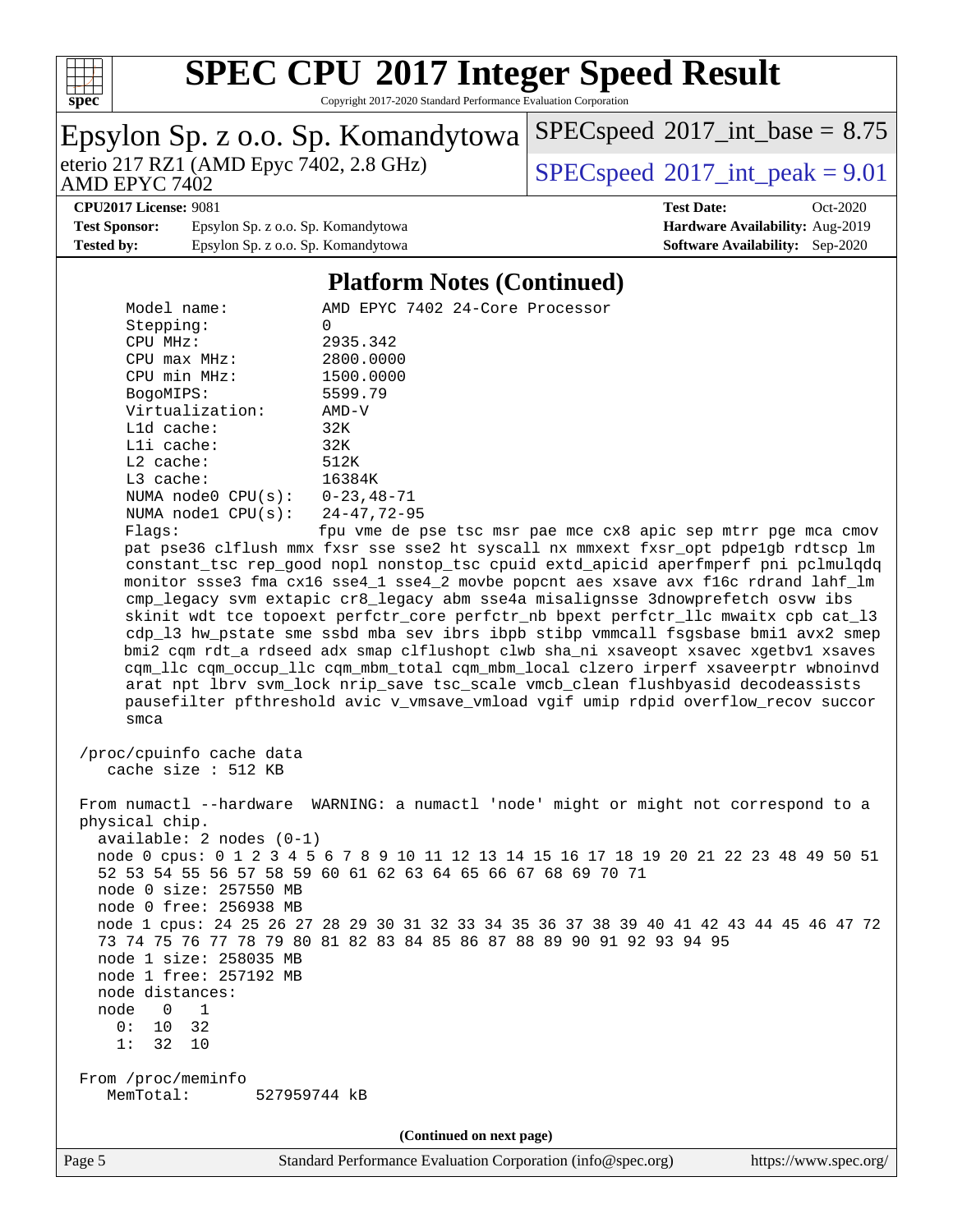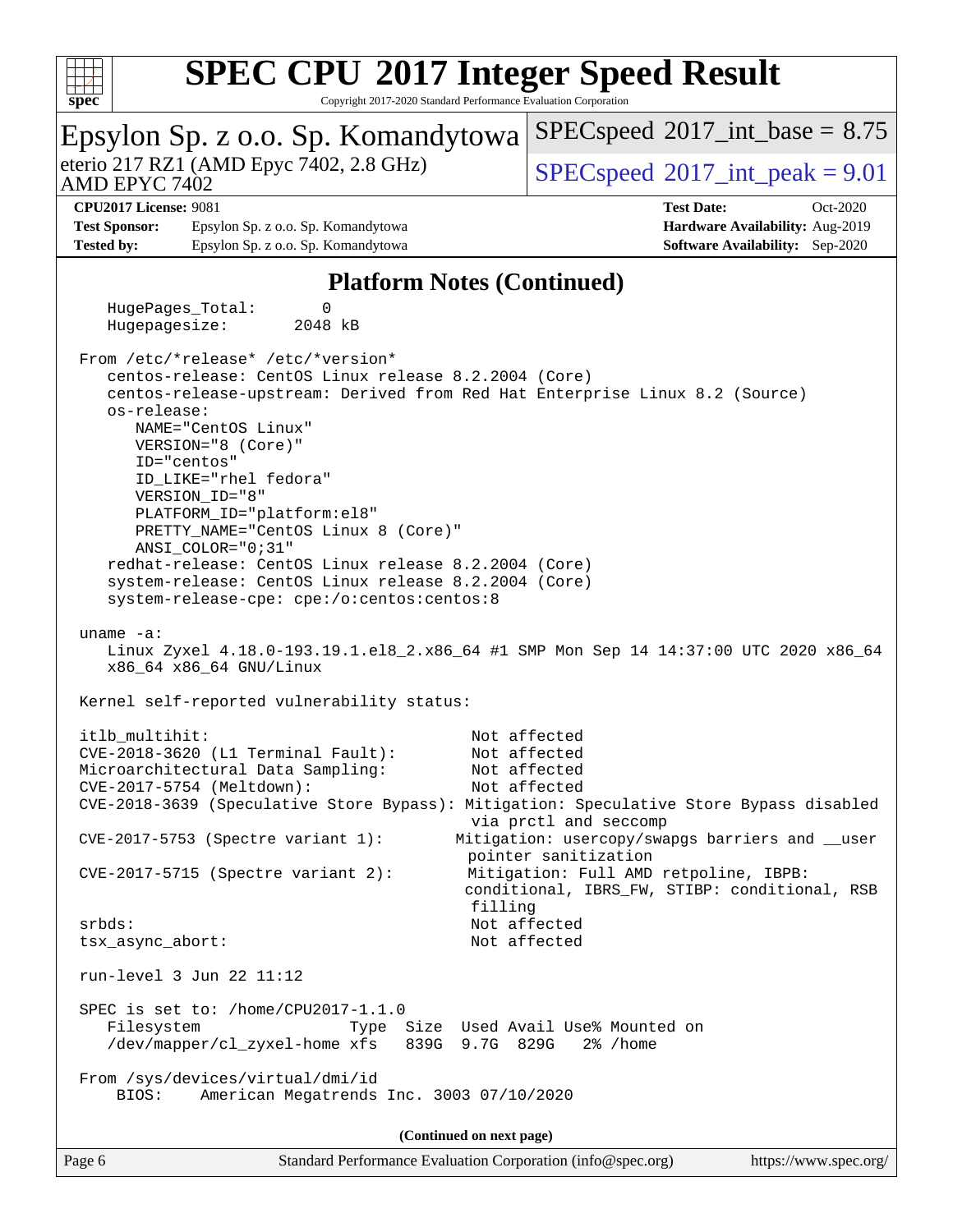

Copyright 2017-2020 Standard Performance Evaluation Corporation

| spec <sup>®</sup><br>Copyright 2017-2020 Standard Performance Evaluation Corporation                                                                                                                                                                                                                                                                                                                                                          |                                            |  |  |
|-----------------------------------------------------------------------------------------------------------------------------------------------------------------------------------------------------------------------------------------------------------------------------------------------------------------------------------------------------------------------------------------------------------------------------------------------|--------------------------------------------|--|--|
| Epsylon Sp. z o.o. Sp. Komandytowa                                                                                                                                                                                                                                                                                                                                                                                                            | $SPEC speed^{\circ}2017\_int\_base = 8.75$ |  |  |
| eterio 217 RZ1 (AMD Epyc 7402, 2.8 GHz)<br>AMD EPYC 7402                                                                                                                                                                                                                                                                                                                                                                                      | $SPEC speed^{\circ}2017\_int\_peak = 9.01$ |  |  |
| <b>CPU2017 License: 9081</b>                                                                                                                                                                                                                                                                                                                                                                                                                  | <b>Test Date:</b><br>Oct-2020              |  |  |
| <b>Test Sponsor:</b><br>Epsylon Sp. z o.o. Sp. Komandytowa                                                                                                                                                                                                                                                                                                                                                                                    | Hardware Availability: Aug-2019            |  |  |
| <b>Tested by:</b><br>Epsylon Sp. z o.o. Sp. Komandytowa                                                                                                                                                                                                                                                                                                                                                                                       | <b>Software Availability:</b> Sep-2020     |  |  |
|                                                                                                                                                                                                                                                                                                                                                                                                                                               |                                            |  |  |
| <b>Platform Notes (Continued)</b><br>ASUSTeK COMPUTER INC.<br>Vendor:                                                                                                                                                                                                                                                                                                                                                                         |                                            |  |  |
| Product: KNPP-D32-R Series<br>Product Family: Server                                                                                                                                                                                                                                                                                                                                                                                          |                                            |  |  |
| Serial:<br>System Serial Number                                                                                                                                                                                                                                                                                                                                                                                                               |                                            |  |  |
| Additional information from dmidecode follows. WARNING: Use caution when you interpret<br>this section. The 'dmidecode' program reads system data which is "intended to allow<br>hardware to be accurately determined", but the intent may not be met, as there are<br>frequent changes to hardware, firmware, and the "DMTF SMBIOS" standard.<br>Memory:<br>16x Micron Technology 36ASF4G72PZ-3G2E2 32 kB 2 rank 3200<br>16x Unknown Unknown |                                            |  |  |
| (End of data from sysinfo program)                                                                                                                                                                                                                                                                                                                                                                                                            |                                            |  |  |
| <b>Compiler Version Notes</b>                                                                                                                                                                                                                                                                                                                                                                                                                 |                                            |  |  |
| 600.perlbench_s(base, peak) 602.gcc_s(base, peak) 605.mcf_s(base,<br>C<br>peak) 625.x264_s(base, peak) 657.xz_s(base, peak)                                                                                                                                                                                                                                                                                                                   |                                            |  |  |
| AOCC.LLVM.2.0.0.B191.2019_07_19 clang version 8.0.0 (CLANG: Jenkins<br>AOCC_2_0_0-Build#191) (based on LLVM AOCC.LLVM.2.0.0.B191.2019_07_19)<br>Target: x86 64-unknown-linux-qnu                                                                                                                                                                                                                                                              |                                            |  |  |
| Thread model: posix<br>InstalledDir: /sppo/dev/compilers/aocc-compiler-2.0.0/bin                                                                                                                                                                                                                                                                                                                                                              |                                            |  |  |
|                                                                                                                                                                                                                                                                                                                                                                                                                                               |                                            |  |  |
| 623.xalancbmk_s(peak)<br>$C++$                                                                                                                                                                                                                                                                                                                                                                                                                |                                            |  |  |
| AOCC.LLVM.2.0.0.B191.2019_07_19 clang version 8.0.0 (CLANG: Jenkins<br>AOCC_2_0_0-Build#191) (based on LLVM AOCC.LLVM.2.0.0.B191.2019_07_19)<br>Target: i386-unknown-linux-gnu                                                                                                                                                                                                                                                                |                                            |  |  |
| Thread model: posix<br>InstalledDir: /sppo/dev/compilers/aocc-compiler-2.0.0/bin                                                                                                                                                                                                                                                                                                                                                              |                                            |  |  |
|                                                                                                                                                                                                                                                                                                                                                                                                                                               |                                            |  |  |
| 620.omnetpp_s(base, peak) 623.xalancbmk_s(base)<br>$C++$<br>631.deepsjeng_s(base, peak) 641.leela_s(base, peak)                                                                                                                                                                                                                                                                                                                               |                                            |  |  |
| AOCC.LLVM.2.0.0.B191.2019_07_19 clang version 8.0.0 (CLANG: Jenkins<br>AOCC_2_0_0-Build#191) (based on LLVM AOCC.LLVM.2.0.0.B191.2019_07_19)<br>Target: x86_64-unknown-linux-gnu<br>Thread model: posix                                                                                                                                                                                                                                       |                                            |  |  |
| (Continued on next page)                                                                                                                                                                                                                                                                                                                                                                                                                      |                                            |  |  |
| Page 7<br>Standard Performance Evaluation Corporation (info@spec.org)                                                                                                                                                                                                                                                                                                                                                                         | https://www.spec.org/                      |  |  |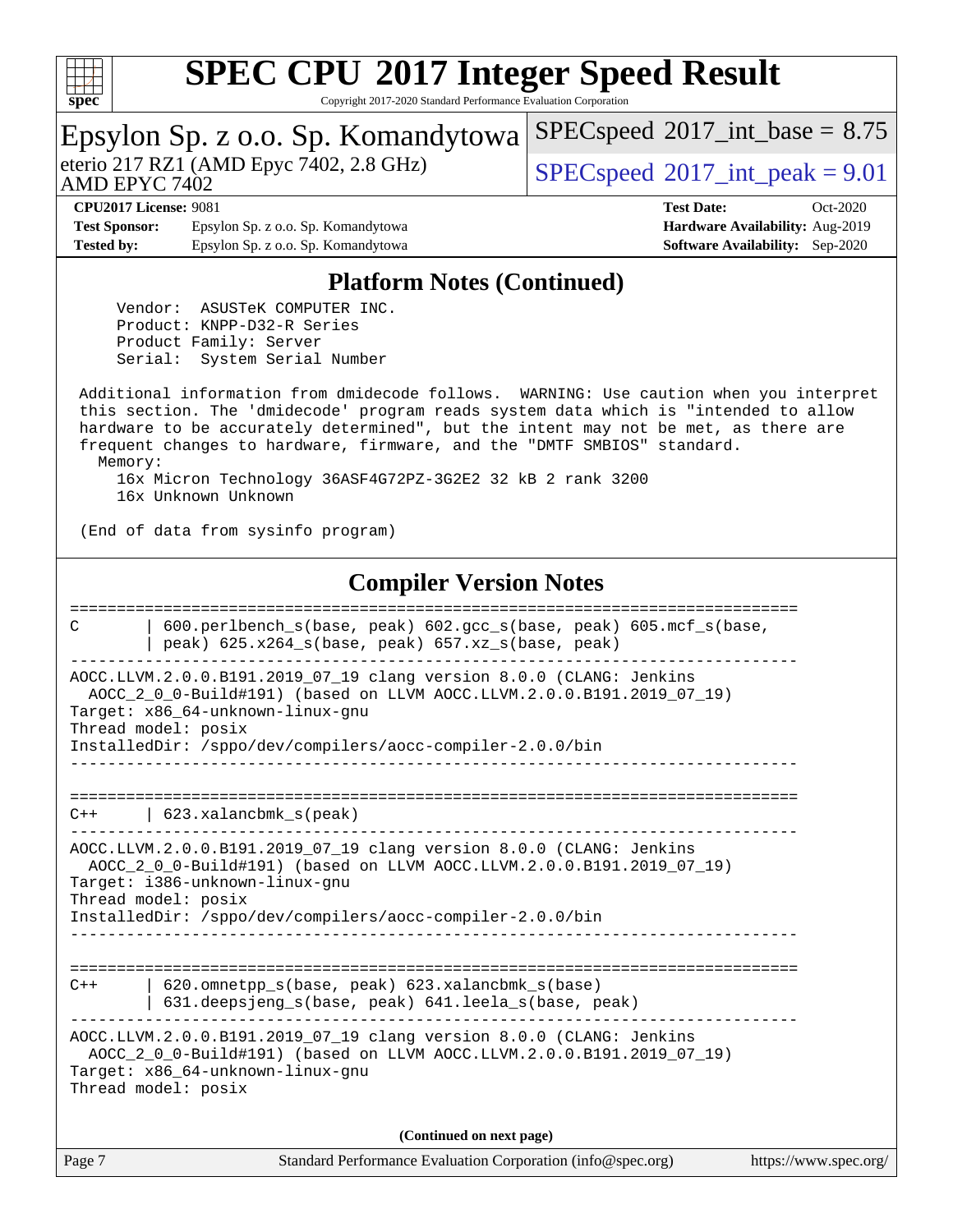| c<br>ŧ<br>ı |  |  |  |  |  |
|-------------|--|--|--|--|--|

Copyright 2017-2020 Standard Performance Evaluation Corporation

| spec <sup>®</sup>                                                                                                                                                                                       | Copyright 2017-2020 Standard Performance Evaluation Corporation                                                                                                                                                                                                      |                                            |  |  |  |
|---------------------------------------------------------------------------------------------------------------------------------------------------------------------------------------------------------|----------------------------------------------------------------------------------------------------------------------------------------------------------------------------------------------------------------------------------------------------------------------|--------------------------------------------|--|--|--|
|                                                                                                                                                                                                         | Epsylon Sp. z o.o. Sp. Komandytowa                                                                                                                                                                                                                                   | $SPEC speed^{\circ}2017\_int\_base = 8.75$ |  |  |  |
| eterio 217 RZ1 (AMD Epyc 7402, 2.8 GHz)<br>AMD EPYC 7402                                                                                                                                                |                                                                                                                                                                                                                                                                      | $SPEC speed^{\circ}2017\_int\_peak = 9.01$ |  |  |  |
|                                                                                                                                                                                                         | <b>CPU2017 License: 9081</b>                                                                                                                                                                                                                                         | <b>Test Date:</b><br>Oct-2020              |  |  |  |
|                                                                                                                                                                                                         |                                                                                                                                                                                                                                                                      |                                            |  |  |  |
| <b>Test Sponsor:</b>                                                                                                                                                                                    | Epsylon Sp. z o.o. Sp. Komandytowa                                                                                                                                                                                                                                   | Hardware Availability: Aug-2019            |  |  |  |
| <b>Tested by:</b>                                                                                                                                                                                       | Epsylon Sp. z o.o. Sp. Komandytowa                                                                                                                                                                                                                                   | <b>Software Availability:</b> Sep-2020     |  |  |  |
|                                                                                                                                                                                                         | <b>Compiler Version Notes (Continued)</b><br>InstalledDir: /sppo/dev/compilers/aocc-compiler-2.0.0/bin                                                                                                                                                               |                                            |  |  |  |
| $C++$                                                                                                                                                                                                   | $623.xalanchm k_s (peak)$<br>AOCC.LLVM.2.0.0.B191.2019_07_19 clang version 8.0.0 (CLANG: Jenkins                                                                                                                                                                     |                                            |  |  |  |
|                                                                                                                                                                                                         | AOCC_2_0_0-Build#191) (based on LLVM AOCC.LLVM.2.0.0.B191.2019_07_19)<br>Target: i386-unknown-linux-qnu<br>Thread model: posix<br>InstalledDir: /sppo/dev/compilers/aocc-compiler-2.0.0/bin                                                                          |                                            |  |  |  |
| 620.omnetpp_s(base, peak) 623.xalancbmk_s(base)<br>$C++$<br>631.deepsjeng_s(base, peak) 641.leela_s(base, peak)                                                                                         |                                                                                                                                                                                                                                                                      |                                            |  |  |  |
|                                                                                                                                                                                                         | AOCC.LLVM.2.0.0.B191.2019_07_19 clang version 8.0.0 (CLANG: Jenkins<br>AOCC_2_0_0-Build#191) (based on LLVM AOCC.LLVM.2.0.0.B191.2019_07_19)<br>Target: x86_64-unknown-linux-gnu<br>Thread model: posix<br>InstalledDir: /sppo/dev/compilers/aocc-compiler-2.0.0/bin |                                            |  |  |  |
| Fortran   648. exchange2_s(base, peak)                                                                                                                                                                  |                                                                                                                                                                                                                                                                      |                                            |  |  |  |
| AOCC.LLVM.2.0.0.B191.2019_07_19 clang version 8.0.0 (CLANG: Jenkins<br>AOCC_2_0_0-Build#191) (based on LLVM AOCC.LLVM.2.0.0.B191.2019_07_19)<br>Target: x86_64-unknown-linux-gnu<br>Thread model: posix |                                                                                                                                                                                                                                                                      |                                            |  |  |  |
| InstalledDir: /sppo/dev/compilers/aocc-compiler-2.0.0/bin                                                                                                                                               |                                                                                                                                                                                                                                                                      |                                            |  |  |  |
|                                                                                                                                                                                                         | <b>Base Compiler Invocation</b>                                                                                                                                                                                                                                      |                                            |  |  |  |
| C benchmarks:<br>clang                                                                                                                                                                                  |                                                                                                                                                                                                                                                                      |                                            |  |  |  |
| $C_{++}$ benchmarks:<br>$clanq++$                                                                                                                                                                       |                                                                                                                                                                                                                                                                      |                                            |  |  |  |
| Fortran benchmarks:                                                                                                                                                                                     |                                                                                                                                                                                                                                                                      |                                            |  |  |  |

[flang](http://www.spec.org/cpu2017/results/res2020q4/cpu2017-20201026-24254.flags.html#user_FCbase_flang)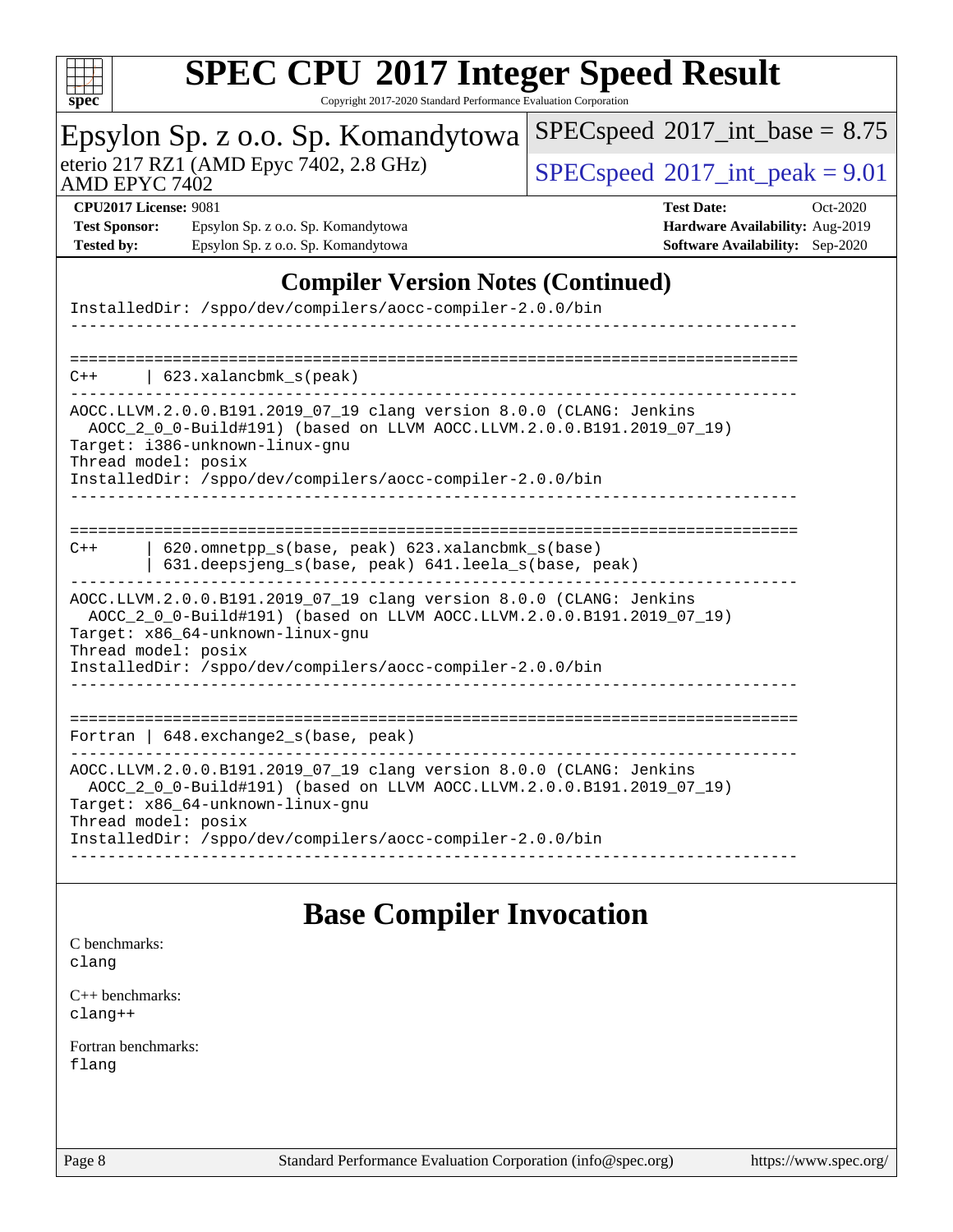

Copyright 2017-2020 Standard Performance Evaluation Corporation

## Epsylon Sp. z o.o. Sp. Komandytowa

AMD EPYC 7402

eterio 217 RZ1 (AMD Epyc 7402, 2.8 GHz)  $SPECspeed@2017$  $SPECspeed@2017$  int\_peak = 9.01

 $SPECspeed^{\circledcirc}2017\_int\_base = 8.75$  $SPECspeed^{\circledcirc}2017\_int\_base = 8.75$ 

**[CPU2017 License:](http://www.spec.org/auto/cpu2017/Docs/result-fields.html#CPU2017License)** 9081 **[Test Date:](http://www.spec.org/auto/cpu2017/Docs/result-fields.html#TestDate)** Oct-2020

**[Test Sponsor:](http://www.spec.org/auto/cpu2017/Docs/result-fields.html#TestSponsor)** Epsylon Sp. z o.o. Sp. Komandytowa **[Hardware Availability:](http://www.spec.org/auto/cpu2017/Docs/result-fields.html#HardwareAvailability)** Aug-2019 **[Tested by:](http://www.spec.org/auto/cpu2017/Docs/result-fields.html#Testedby)** Epsylon Sp. z o.o. Sp. Komandytowa **[Software Availability:](http://www.spec.org/auto/cpu2017/Docs/result-fields.html#SoftwareAvailability)** Sep-2020

## **[Base Portability Flags](http://www.spec.org/auto/cpu2017/Docs/result-fields.html#BasePortabilityFlags)**

 600.perlbench\_s: [-DSPEC\\_LINUX\\_X64](http://www.spec.org/cpu2017/results/res2020q4/cpu2017-20201026-24254.flags.html#b600.perlbench_s_basePORTABILITY_DSPEC_LINUX_X64) [-DSPEC\\_LP64](http://www.spec.org/cpu2017/results/res2020q4/cpu2017-20201026-24254.flags.html#b600.perlbench_s_baseEXTRA_PORTABILITY_DSPEC_LP64) 602.gcc\_s: [-DSPEC\\_LP64](http://www.spec.org/cpu2017/results/res2020q4/cpu2017-20201026-24254.flags.html#suite_baseEXTRA_PORTABILITY602_gcc_s_DSPEC_LP64) 605.mcf\_s: [-DSPEC\\_LP64](http://www.spec.org/cpu2017/results/res2020q4/cpu2017-20201026-24254.flags.html#suite_baseEXTRA_PORTABILITY605_mcf_s_DSPEC_LP64) 620.omnetpp\_s: [-DSPEC\\_LP64](http://www.spec.org/cpu2017/results/res2020q4/cpu2017-20201026-24254.flags.html#suite_baseEXTRA_PORTABILITY620_omnetpp_s_DSPEC_LP64) 623.xalancbmk\_s: [-DSPEC\\_LINUX](http://www.spec.org/cpu2017/results/res2020q4/cpu2017-20201026-24254.flags.html#b623.xalancbmk_s_basePORTABILITY_DSPEC_LINUX) [-DSPEC\\_LP64](http://www.spec.org/cpu2017/results/res2020q4/cpu2017-20201026-24254.flags.html#suite_baseEXTRA_PORTABILITY623_xalancbmk_s_DSPEC_LP64) 625.x264\_s: [-DSPEC\\_LP64](http://www.spec.org/cpu2017/results/res2020q4/cpu2017-20201026-24254.flags.html#suite_baseEXTRA_PORTABILITY625_x264_s_DSPEC_LP64) 631.deepsjeng\_s: [-DSPEC\\_LP64](http://www.spec.org/cpu2017/results/res2020q4/cpu2017-20201026-24254.flags.html#suite_baseEXTRA_PORTABILITY631_deepsjeng_s_DSPEC_LP64) 641.leela\_s: [-DSPEC\\_LP64](http://www.spec.org/cpu2017/results/res2020q4/cpu2017-20201026-24254.flags.html#suite_baseEXTRA_PORTABILITY641_leela_s_DSPEC_LP64) 648.exchange2\_s: [-DSPEC\\_LP64](http://www.spec.org/cpu2017/results/res2020q4/cpu2017-20201026-24254.flags.html#suite_baseEXTRA_PORTABILITY648_exchange2_s_DSPEC_LP64) 657.xz\_s: [-DSPEC\\_LP64](http://www.spec.org/cpu2017/results/res2020q4/cpu2017-20201026-24254.flags.html#suite_baseEXTRA_PORTABILITY657_xz_s_DSPEC_LP64)

## **[Base Optimization Flags](http://www.spec.org/auto/cpu2017/Docs/result-fields.html#BaseOptimizationFlags)**

### [C benchmarks](http://www.spec.org/auto/cpu2017/Docs/result-fields.html#Cbenchmarks):

```
-flto -Wl,-mllvm -Wl,-function-specialize
-Wl,-mllvm -Wl,-region-vectorize -Wl,-mllvm -Wl,-vector-library=LIBMVEC
-Wl,-mllvm -Wl,-reduce-array-computations=3 -O3 -ffast-math
-march=znver2 -fstruct-layout=3 -mllvm -unroll-threshold=50
-fremap-arrays -mllvm -function-specialize -mllvm -enable-gvn-hoist
-mllvm -reduce-array-computations=3 -mllvm -global-vectorize-slp
-mllvm -vector-library=LIBMVEC -mllvm -inline-threshold=1000
-flv-function-specialization -z muldefs -DSPEC_OPENMP -fopenmp
-fopenmp=libomp -lomp -lpthread -ldl -lmvec -lamdlibm -ljemalloc
-lflang
```
[C++ benchmarks:](http://www.spec.org/auto/cpu2017/Docs/result-fields.html#CXXbenchmarks)

```
-flto -Wl,-mllvm -Wl,-function-specialize
-Wl,-mllvm -Wl,-region-vectorize -Wl,-mllvm -Wl,-vector-library=LIBMVEC
-Wl,-mllvm -Wl,-reduce-array-computations=3
-Wl,-mllvm -Wl,-suppress-fmas -O3 -ffast-math -march=znver2
-mllvm -loop-unswitch-threshold=200000 -mllvm -vector-library=LIBMVEC
-mllvm -unroll-threshold=100 -flv-function-specialization
-mllvm -enable-partial-unswitch -z muldefs -DSPEC_OPENMP -fopenmp
-fopenmp=libomp -lomp -lpthread -ldl -lmvec -lamdlibm -ljemalloc
-lflang
```
### [Fortran benchmarks](http://www.spec.org/auto/cpu2017/Docs/result-fields.html#Fortranbenchmarks):

```
-flto -Wl,-mllvm -Wl,-function-specialize
-Wl,-mllvm -Wl,-region-vectorize -Wl,-mllvm -Wl,-vector-library=LIBMVEC
-Wl,-mllvm -Wl,-reduce-array-computations=3 -ffast-math
-Wl,-mllvm -Wl,-inline-recursion=4 -Wl,-mllvm -Wl,-lsr-in-nested-loop
-Wl,-mllvm -Wl,-enable-iv-split -O3 -march=znver2 -funroll-loops
-Mrecursive -mllvm -vector-library=LIBMVEC -z muldefs
-mllvm -disable-indvar-simplify -mllvm -unroll-aggressive
```
**(Continued on next page)**

| Page 9 | Standard Performance Evaluation Corporation (info@spec.org) | https://www.spec.org/ |
|--------|-------------------------------------------------------------|-----------------------|
|--------|-------------------------------------------------------------|-----------------------|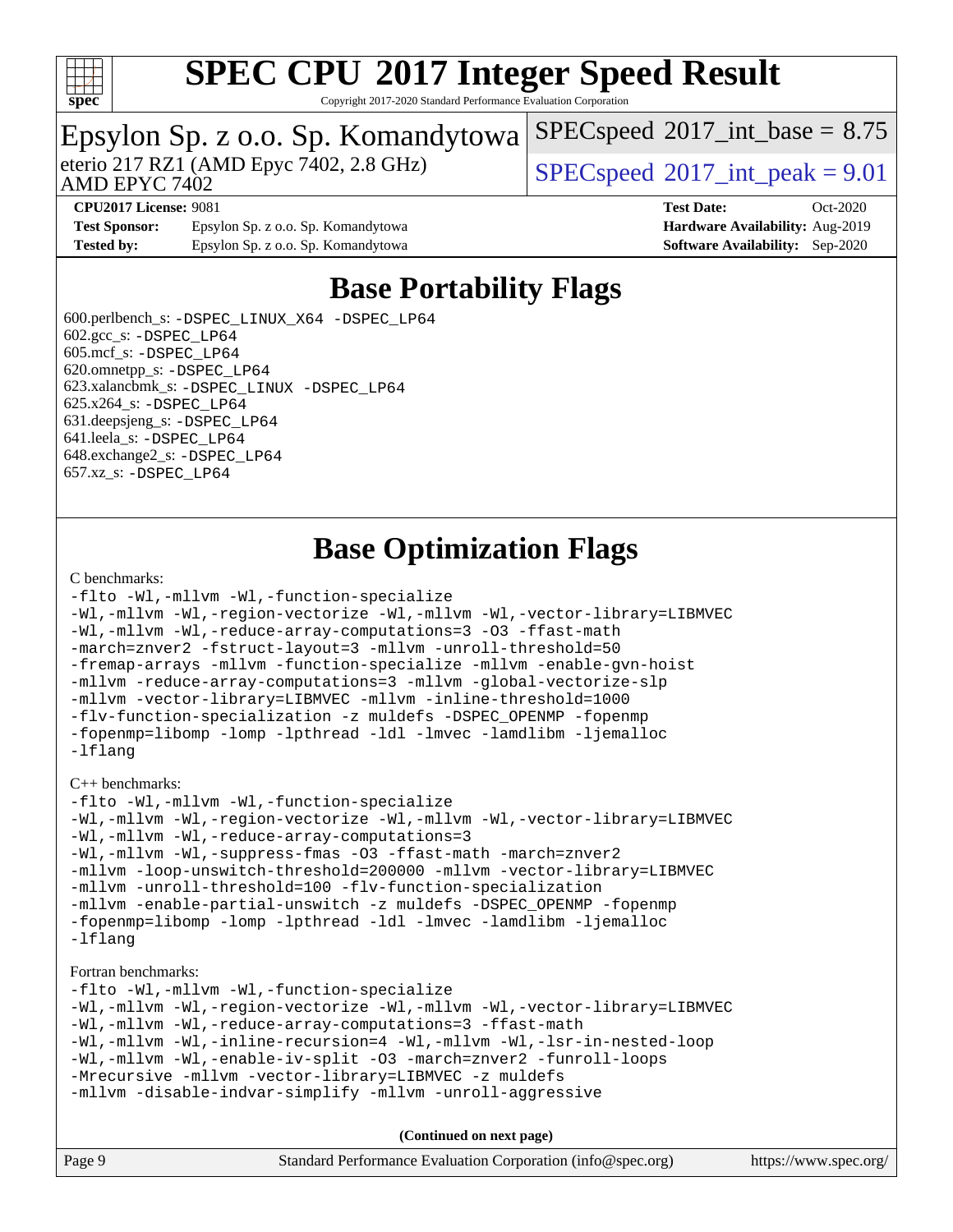

Copyright 2017-2020 Standard Performance Evaluation Corporation

# Epsylon Sp. z o.o. Sp. Komandytowa<br>eterio 217 RZ1 (AMD Epyc 7402, 2.8 GHz)

AMD EPYC 7402

 $SPECspeed^{\circ}2017\_int\_peak = 9.01$  $SPECspeed^{\circ}2017\_int\_peak = 9.01$ 

 $SPECspeed^{\circledcirc}2017\_int\_base = 8.75$  $SPECspeed^{\circledcirc}2017\_int\_base = 8.75$ 

**[Test Sponsor:](http://www.spec.org/auto/cpu2017/Docs/result-fields.html#TestSponsor)** Epsylon Sp. z o.o. Sp. Komandytowa **[Hardware Availability:](http://www.spec.org/auto/cpu2017/Docs/result-fields.html#HardwareAvailability)** Aug-2019 **[Tested by:](http://www.spec.org/auto/cpu2017/Docs/result-fields.html#Testedby)** Epsylon Sp. z o.o. Sp. Komandytowa **[Software Availability:](http://www.spec.org/auto/cpu2017/Docs/result-fields.html#SoftwareAvailability)** Sep-2020

**[CPU2017 License:](http://www.spec.org/auto/cpu2017/Docs/result-fields.html#CPU2017License)** 9081 **[Test Date:](http://www.spec.org/auto/cpu2017/Docs/result-fields.html#TestDate)** Oct-2020

## **[Base Optimization Flags \(Continued\)](http://www.spec.org/auto/cpu2017/Docs/result-fields.html#BaseOptimizationFlags)**

### [Fortran benchmarks](http://www.spec.org/auto/cpu2017/Docs/result-fields.html#Fortranbenchmarks) (continued):

[-mllvm -unroll-threshold=150](http://www.spec.org/cpu2017/results/res2020q4/cpu2017-20201026-24254.flags.html#user_FCbase_F-unroll-threshold_3352736ce55666ed13437f5f5fd6693920e68d4dfd26bba42492bb1c46b6d7692ff5ba7bd4d2ebdab48d140ca981a39154ff0664b4d322a66fc3d1aafa4d7ffe) [-DSPEC\\_OPENMP](http://www.spec.org/cpu2017/results/res2020q4/cpu2017-20201026-24254.flags.html#suite_FCbase_DSPEC_OPENMP) [-fopenmp](http://www.spec.org/cpu2017/results/res2020q4/cpu2017-20201026-24254.flags.html#user_FCbase_aocc-fopenmp) [-fopenmp=libomp](http://www.spec.org/cpu2017/results/res2020q4/cpu2017-20201026-24254.flags.html#user_FCbase_aocc-fopenmp_3eb6ab80166bcc84161ff8c20c8d5bc344f88119f45620444596454f7d72e99b7a0ceefc2d1b4d190bd07306bbfdfc20f11f5a2dc69c9b03c72239f8406741c3) [-lomp](http://www.spec.org/cpu2017/results/res2020q4/cpu2017-20201026-24254.flags.html#user_FCbase_F-lomp) [-lpthread](http://www.spec.org/cpu2017/results/res2020q4/cpu2017-20201026-24254.flags.html#user_FCbase_F-lpthread) [-ldl](http://www.spec.org/cpu2017/results/res2020q4/cpu2017-20201026-24254.flags.html#user_FCbase_F-ldl) [-lmvec](http://www.spec.org/cpu2017/results/res2020q4/cpu2017-20201026-24254.flags.html#user_FCbase_F-lmvec) [-lamdlibm](http://www.spec.org/cpu2017/results/res2020q4/cpu2017-20201026-24254.flags.html#user_FCbase_F-lamdlibm) [-ljemalloc](http://www.spec.org/cpu2017/results/res2020q4/cpu2017-20201026-24254.flags.html#user_FCbase_jemalloc-lib) [-lflang](http://www.spec.org/cpu2017/results/res2020q4/cpu2017-20201026-24254.flags.html#user_FCbase_F-lflang)

### **[Base Other Flags](http://www.spec.org/auto/cpu2017/Docs/result-fields.html#BaseOtherFlags)**

[C benchmarks](http://www.spec.org/auto/cpu2017/Docs/result-fields.html#Cbenchmarks): [-Wno-return-type](http://www.spec.org/cpu2017/results/res2020q4/cpu2017-20201026-24254.flags.html#user_CCbase_F-Waocc-no-return-type)

[C++ benchmarks:](http://www.spec.org/auto/cpu2017/Docs/result-fields.html#CXXbenchmarks) [-Wno-return-type](http://www.spec.org/cpu2017/results/res2020q4/cpu2017-20201026-24254.flags.html#user_CXXbase_F-Waocc-no-return-type)

[Fortran benchmarks](http://www.spec.org/auto/cpu2017/Docs/result-fields.html#Fortranbenchmarks): [-Wno-return-type](http://www.spec.org/cpu2017/results/res2020q4/cpu2017-20201026-24254.flags.html#user_FCbase_F-Waocc-no-return-type)

### **[Peak Compiler Invocation](http://www.spec.org/auto/cpu2017/Docs/result-fields.html#PeakCompilerInvocation)**

[C benchmarks](http://www.spec.org/auto/cpu2017/Docs/result-fields.html#Cbenchmarks): [clang](http://www.spec.org/cpu2017/results/res2020q4/cpu2017-20201026-24254.flags.html#user_CCpeak_clang-c)

[C++ benchmarks:](http://www.spec.org/auto/cpu2017/Docs/result-fields.html#CXXbenchmarks) [clang++](http://www.spec.org/cpu2017/results/res2020q4/cpu2017-20201026-24254.flags.html#user_CXXpeak_clang-cpp)

[Fortran benchmarks](http://www.spec.org/auto/cpu2017/Docs/result-fields.html#Fortranbenchmarks): [flang](http://www.spec.org/cpu2017/results/res2020q4/cpu2017-20201026-24254.flags.html#user_FCpeak_flang)

### **[Peak Portability Flags](http://www.spec.org/auto/cpu2017/Docs/result-fields.html#PeakPortabilityFlags)**

 600.perlbench\_s: [-DSPEC\\_LINUX\\_X64](http://www.spec.org/cpu2017/results/res2020q4/cpu2017-20201026-24254.flags.html#b600.perlbench_s_peakPORTABILITY_DSPEC_LINUX_X64) [-DSPEC\\_LP64](http://www.spec.org/cpu2017/results/res2020q4/cpu2017-20201026-24254.flags.html#b600.perlbench_s_peakEXTRA_PORTABILITY_DSPEC_LP64) 602.gcc\_s: [-DSPEC\\_LP64](http://www.spec.org/cpu2017/results/res2020q4/cpu2017-20201026-24254.flags.html#suite_peakEXTRA_PORTABILITY602_gcc_s_DSPEC_LP64) 605.mcf\_s: [-DSPEC\\_LP64](http://www.spec.org/cpu2017/results/res2020q4/cpu2017-20201026-24254.flags.html#suite_peakEXTRA_PORTABILITY605_mcf_s_DSPEC_LP64) 620.omnetpp\_s: [-DSPEC\\_LP64](http://www.spec.org/cpu2017/results/res2020q4/cpu2017-20201026-24254.flags.html#suite_peakEXTRA_PORTABILITY620_omnetpp_s_DSPEC_LP64) 623.xalancbmk\_s: [-DSPEC\\_LINUX](http://www.spec.org/cpu2017/results/res2020q4/cpu2017-20201026-24254.flags.html#b623.xalancbmk_s_peakPORTABILITY_DSPEC_LINUX) [-D\\_FILE\\_OFFSET\\_BITS=64](http://www.spec.org/cpu2017/results/res2020q4/cpu2017-20201026-24254.flags.html#user_peakEXTRA_PORTABILITY623_xalancbmk_s_F-D_FILE_OFFSET_BITS_5ae949a99b284ddf4e95728d47cb0843d81b2eb0e18bdfe74bbf0f61d0b064f4bda2f10ea5eb90e1dcab0e84dbc592acfc5018bc955c18609f94ddb8d550002c) 625.x264\_s: [-DSPEC\\_LP64](http://www.spec.org/cpu2017/results/res2020q4/cpu2017-20201026-24254.flags.html#suite_peakEXTRA_PORTABILITY625_x264_s_DSPEC_LP64) 631.deepsjeng\_s: [-DSPEC\\_LP64](http://www.spec.org/cpu2017/results/res2020q4/cpu2017-20201026-24254.flags.html#suite_peakEXTRA_PORTABILITY631_deepsjeng_s_DSPEC_LP64) 641.leela\_s: [-DSPEC\\_LP64](http://www.spec.org/cpu2017/results/res2020q4/cpu2017-20201026-24254.flags.html#suite_peakEXTRA_PORTABILITY641_leela_s_DSPEC_LP64) 648.exchange2\_s: [-DSPEC\\_LP64](http://www.spec.org/cpu2017/results/res2020q4/cpu2017-20201026-24254.flags.html#suite_peakEXTRA_PORTABILITY648_exchange2_s_DSPEC_LP64) 657.xz\_s: [-DSPEC\\_LP64](http://www.spec.org/cpu2017/results/res2020q4/cpu2017-20201026-24254.flags.html#suite_peakEXTRA_PORTABILITY657_xz_s_DSPEC_LP64)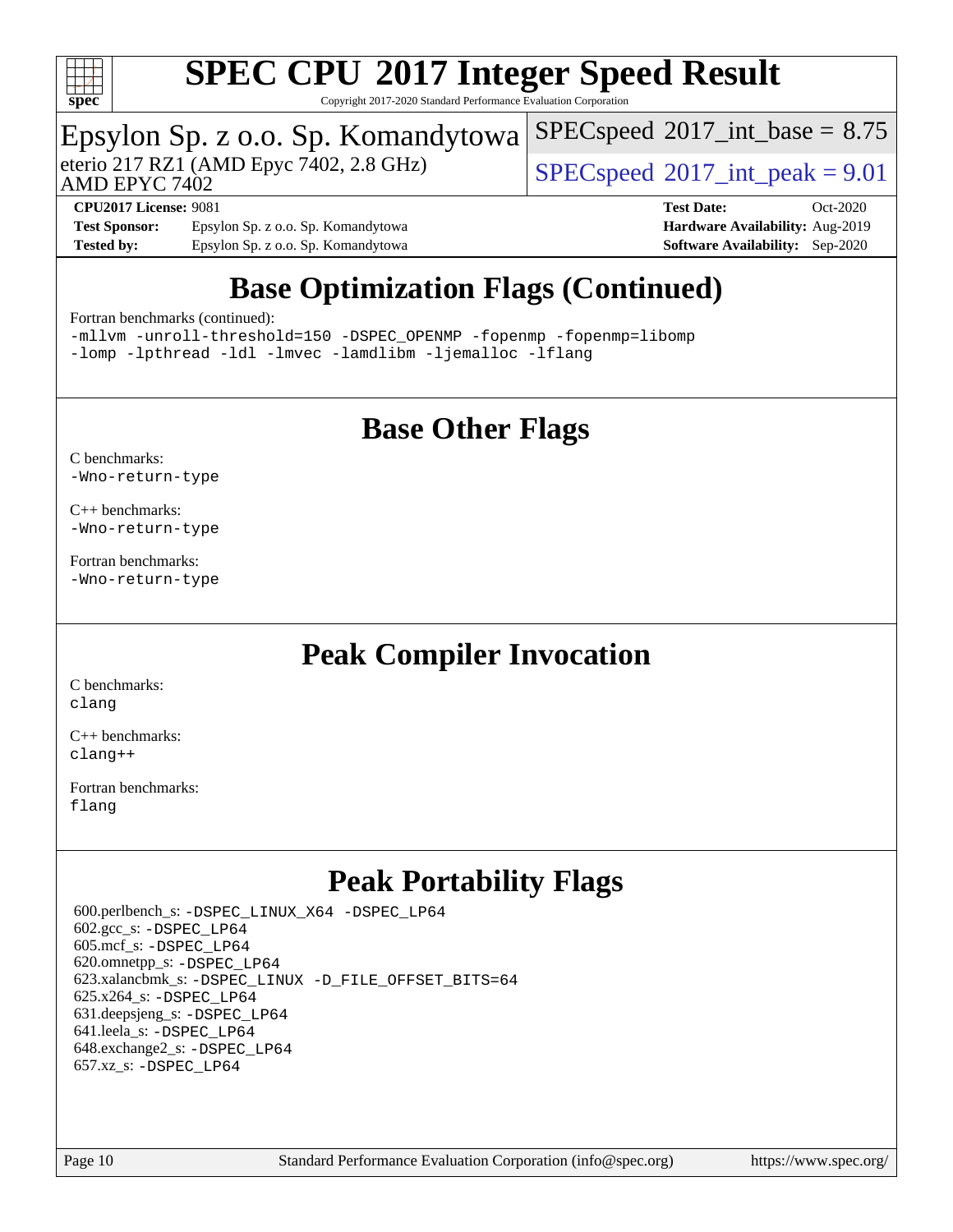

Copyright 2017-2020 Standard Performance Evaluation Corporation

| Epsylon Sp. z o.o. Sp. Komandytowa   SPECspeed®2017_int_base = 8.75 |                                    |                                            |            |  |
|---------------------------------------------------------------------|------------------------------------|--------------------------------------------|------------|--|
| eterio 217 RZ1 (AMD Epyc 7402, 2.8 GHz)<br>AMD EPYC 7402            |                                    | $SPEC speed^{\circ}2017\_int\_peak = 9.01$ |            |  |
| <b>CPU2017 License: 9081</b>                                        |                                    | <b>Test Date:</b>                          | $Oct-2020$ |  |
| <b>Test Sponsor:</b>                                                | Epsylon Sp. z o.o. Sp. Komandytowa | Hardware Availability: Aug-2019            |            |  |
| Epsylon Sp. z o.o. Sp. Komandytowa<br><b>Tested by:</b>             |                                    | <b>Software Availability:</b> Sep-2020     |            |  |

## **[Peak Optimization Flags](http://www.spec.org/auto/cpu2017/Docs/result-fields.html#PeakOptimizationFlags)**

### [C benchmarks:](http://www.spec.org/auto/cpu2017/Docs/result-fields.html#Cbenchmarks)

 600.perlbench\_s: [-flto](http://www.spec.org/cpu2017/results/res2020q4/cpu2017-20201026-24254.flags.html#user_peakCOPTIMIZELDFLAGS600_perlbench_s_aocc-flto) [-Wl,-mllvm -Wl,-function-specialize](http://www.spec.org/cpu2017/results/res2020q4/cpu2017-20201026-24254.flags.html#user_peakLDFLAGS600_perlbench_s_F-function-specialize_7e7e661e57922243ee67c9a1251cb8910e607325179a0ce7f2884e09a6f5d4a5ef0ae4f37e8a2a11c95fc48e931f06dc2b6016f14b511fcb441e048bef1b065a) [-Wl,-mllvm -Wl,-region-vectorize](http://www.spec.org/cpu2017/results/res2020q4/cpu2017-20201026-24254.flags.html#user_peakLDFLAGS600_perlbench_s_F-region-vectorize_fb6c6b5aa293c88efc6c7c2b52b20755e943585b1fe8658c35afef78727fff56e1a56891413c30e36b8e2a6f9a71126986319243e80eb6110b78b288f533c52b) [-Wl,-mllvm -Wl,-vector-library=LIBMVEC](http://www.spec.org/cpu2017/results/res2020q4/cpu2017-20201026-24254.flags.html#user_peakLDFLAGS600_perlbench_s_F-use-vector-library_0a14b27fae317f283640384a31f7bfcc2bd4c1d0b5cfc618a3a430800c9b20217b00f61303eff223a3251b4f06ffbc9739dc5296db9d1fbb9ad24a3939d86d66) [-Wl,-mllvm -Wl,-reduce-array-computations=3](http://www.spec.org/cpu2017/results/res2020q4/cpu2017-20201026-24254.flags.html#user_peakLDFLAGS600_perlbench_s_F-reduce-array-computations_b882aefe7a5dda4e33149f6299762b9a720dace3e498e13756f4c04e5a19edf5315c1f3993de2e61ec41e8c206231f84e05da7040e1bb5d69ba27d10a12507e4) [-fprofile-instr-generate](http://www.spec.org/cpu2017/results/res2020q4/cpu2017-20201026-24254.flags.html#user_peakPASS1_CFLAGSPASS1_LDFLAGS600_perlbench_s_F-fprofile-instr-generate)(pass 1) [-fprofile-instr-use](http://www.spec.org/cpu2017/results/res2020q4/cpu2017-20201026-24254.flags.html#user_peakPASS2_CFLAGSPASS2_LDFLAGS600_perlbench_s_F-fprofile-instr-use)(pass 2) [-Ofast](http://www.spec.org/cpu2017/results/res2020q4/cpu2017-20201026-24254.flags.html#user_peakCOPTIMIZE600_perlbench_s_aocc-Ofast) [-march=znver2](http://www.spec.org/cpu2017/results/res2020q4/cpu2017-20201026-24254.flags.html#user_peakCOPTIMIZE600_perlbench_s_aocc-march_3e2e19cff2eeef60c5d90b059483627c9ea47eca6d66670dbd53f9185f6439e27eb5e104cf773e9e8ab18c8842ce63e461a3e948d0214bd567ef3ade411bf467) [-mno-sse4a](http://www.spec.org/cpu2017/results/res2020q4/cpu2017-20201026-24254.flags.html#user_peakCOPTIMIZE600_perlbench_s_F-mno-sse4a) [-fstruct-layout=5](http://www.spec.org/cpu2017/results/res2020q4/cpu2017-20201026-24254.flags.html#user_peakCOPTIMIZE600_perlbench_s_F-struct-layout_0de9d3561e9f54a54e0843cce081bd13a08ab3e9a82696f3346606c2e11360c37113781019b02fa128d9f650e68f1ffd209bab5c3a026c1ad23e4e7f60646b23) [-mllvm -vectorize-memory-aggressively](http://www.spec.org/cpu2017/results/res2020q4/cpu2017-20201026-24254.flags.html#user_peakCOPTIMIZE600_perlbench_s_F-vectorize-memory-aggressively_24b72a4417f50ade9e698c5b3bed87ab456cc6fc8ec6439480cb84f36ad6a3975af6e87206dea402e3871a1464ff3d60bc798e0250f330177ba629a260df1857) [-mllvm -function-specialize](http://www.spec.org/cpu2017/results/res2020q4/cpu2017-20201026-24254.flags.html#user_peakCOPTIMIZE600_perlbench_s_F-function-specialize_233b3bdba86027f1b094368157e481c5bc59f40286dc25bfadc1858dcd5745c24fd30d5f188710db7fea399bcc9f44a80b3ce3aacc70a8870250c3ae5e1f35b8) [-mllvm -enable-gvn-hoist](http://www.spec.org/cpu2017/results/res2020q4/cpu2017-20201026-24254.flags.html#user_peakCOPTIMIZE600_perlbench_s_F-enable-gvn-hoist_e5856354646dd6ca1333a0ad99b817e4cf8932b91b82809fd8fd47ceff7b22a89eba5c98fd3e3fa5200368fd772cec3dd56abc3c8f7b655a71b9f9848dddedd5) [-mllvm -unroll-threshold=50](http://www.spec.org/cpu2017/results/res2020q4/cpu2017-20201026-24254.flags.html#user_peakCOPTIMIZE600_perlbench_s_F-unroll-threshold_458874500b2c105d6d5cb4d7a611c40e2b16e9e3d26b355fea72d644c3673b4de4b3932662f0ed3dbec75c491a13da2d2ca81180bd779dc531083ef1e1e549dc) [-fremap-arrays](http://www.spec.org/cpu2017/results/res2020q4/cpu2017-20201026-24254.flags.html#user_peakCOPTIMIZE600_perlbench_s_F-fremap-arrays) [-mllvm -vector-library=LIBMVEC](http://www.spec.org/cpu2017/results/res2020q4/cpu2017-20201026-24254.flags.html#user_peakCOPTIMIZE600_perlbench_s_F-use-vector-library_e584e20b4f7ec96aa109254b65d8e01d864f3d68580371b9d93ed7c338191d4cfce20c3c864632264effc6bbe4c7c38153d02096a342ee92501c4a53204a7871) [-mllvm -reduce-array-computations=3](http://www.spec.org/cpu2017/results/res2020q4/cpu2017-20201026-24254.flags.html#user_peakCOPTIMIZE600_perlbench_s_F-reduce-array-computations_aceadb8604558b566e0e3a0d7a3c1533923dd1fa0889614e16288028922629a28d5695c24d3b3be4306b1e311c54317dfffe3a2e57fbcaabc737a1798de39145) [-mllvm -global-vectorize-slp](http://www.spec.org/cpu2017/results/res2020q4/cpu2017-20201026-24254.flags.html#user_peakCOPTIMIZE600_perlbench_s_F-global-vectorize-slp_a3935e8627af4ced727033b1ffd4db27f4d541a363d28d82bf4c2925fb3a0fd4115d6e42d13a2829f9e024d6608eb67a85cb49770f2da5c5ac8dbc737afad603) [-mllvm -inline-threshold=1000](http://www.spec.org/cpu2017/results/res2020q4/cpu2017-20201026-24254.flags.html#user_peakCOPTIMIZE600_perlbench_s_dragonegg-llvm-inline-threshold_b7832241b0a6397e4ecdbaf0eb7defdc10f885c2a282fa3240fdc99844d543fda39cf8a4a9dccf68cf19b5438ac3b455264f478df15da0f4988afa40d8243bab) [-flv-function-specialization](http://www.spec.org/cpu2017/results/res2020q4/cpu2017-20201026-24254.flags.html#user_peakCOPTIMIZE600_perlbench_s_F-flv-function-specialization) [-DSPEC\\_OPENMP](http://www.spec.org/cpu2017/results/res2020q4/cpu2017-20201026-24254.flags.html#suite_peakEXTRA_OPTIMIZE600_perlbench_s_DSPEC_OPENMP) [-fopenmp](http://www.spec.org/cpu2017/results/res2020q4/cpu2017-20201026-24254.flags.html#user_peakEXTRA_OPTIMIZE600_perlbench_s_aocc-fopenmp) [-lmvec](http://www.spec.org/cpu2017/results/res2020q4/cpu2017-20201026-24254.flags.html#user_peakEXTRA_LIBSMATH_LIBS600_perlbench_s_F-lmvec) [-lamdlibm](http://www.spec.org/cpu2017/results/res2020q4/cpu2017-20201026-24254.flags.html#user_peakEXTRA_LIBSMATH_LIBS600_perlbench_s_F-lamdlibm) [-fopenmp=libomp](http://www.spec.org/cpu2017/results/res2020q4/cpu2017-20201026-24254.flags.html#user_peakEXTRA_LIBS600_perlbench_s_aocc-fopenmp_3eb6ab80166bcc84161ff8c20c8d5bc344f88119f45620444596454f7d72e99b7a0ceefc2d1b4d190bd07306bbfdfc20f11f5a2dc69c9b03c72239f8406741c3) [-lomp](http://www.spec.org/cpu2017/results/res2020q4/cpu2017-20201026-24254.flags.html#user_peakEXTRA_LIBS600_perlbench_s_F-lomp) [-lpthread](http://www.spec.org/cpu2017/results/res2020q4/cpu2017-20201026-24254.flags.html#user_peakEXTRA_LIBS600_perlbench_s_F-lpthread) [-ldl](http://www.spec.org/cpu2017/results/res2020q4/cpu2017-20201026-24254.flags.html#user_peakEXTRA_LIBS600_perlbench_s_F-ldl) [-ljemalloc](http://www.spec.org/cpu2017/results/res2020q4/cpu2017-20201026-24254.flags.html#user_peakEXTRA_LIBS600_perlbench_s_jemalloc-lib) [-lflang](http://www.spec.org/cpu2017/results/res2020q4/cpu2017-20201026-24254.flags.html#user_peakEXTRA_LIBS600_perlbench_s_F-lflang) 602.gcc\_s: [-flto](http://www.spec.org/cpu2017/results/res2020q4/cpu2017-20201026-24254.flags.html#user_peakCOPTIMIZELDFLAGS602_gcc_s_aocc-flto) [-Wl,-mllvm -Wl,-function-specialize](http://www.spec.org/cpu2017/results/res2020q4/cpu2017-20201026-24254.flags.html#user_peakLDFLAGS602_gcc_s_F-function-specialize_7e7e661e57922243ee67c9a1251cb8910e607325179a0ce7f2884e09a6f5d4a5ef0ae4f37e8a2a11c95fc48e931f06dc2b6016f14b511fcb441e048bef1b065a) [-Wl,-mllvm -Wl,-region-vectorize](http://www.spec.org/cpu2017/results/res2020q4/cpu2017-20201026-24254.flags.html#user_peakLDFLAGS602_gcc_s_F-region-vectorize_fb6c6b5aa293c88efc6c7c2b52b20755e943585b1fe8658c35afef78727fff56e1a56891413c30e36b8e2a6f9a71126986319243e80eb6110b78b288f533c52b) [-Wl,-mllvm -Wl,-vector-library=LIBMVEC](http://www.spec.org/cpu2017/results/res2020q4/cpu2017-20201026-24254.flags.html#user_peakLDFLAGS602_gcc_s_F-use-vector-library_0a14b27fae317f283640384a31f7bfcc2bd4c1d0b5cfc618a3a430800c9b20217b00f61303eff223a3251b4f06ffbc9739dc5296db9d1fbb9ad24a3939d86d66) [-Wl,-mllvm -Wl,-reduce-array-computations=3](http://www.spec.org/cpu2017/results/res2020q4/cpu2017-20201026-24254.flags.html#user_peakLDFLAGS602_gcc_s_F-reduce-array-computations_b882aefe7a5dda4e33149f6299762b9a720dace3e498e13756f4c04e5a19edf5315c1f3993de2e61ec41e8c206231f84e05da7040e1bb5d69ba27d10a12507e4) [-Ofast](http://www.spec.org/cpu2017/results/res2020q4/cpu2017-20201026-24254.flags.html#user_peakCOPTIMIZE602_gcc_s_aocc-Ofast) [-march=znver2](http://www.spec.org/cpu2017/results/res2020q4/cpu2017-20201026-24254.flags.html#user_peakCOPTIMIZE602_gcc_s_aocc-march_3e2e19cff2eeef60c5d90b059483627c9ea47eca6d66670dbd53f9185f6439e27eb5e104cf773e9e8ab18c8842ce63e461a3e948d0214bd567ef3ade411bf467) [-mno-sse4a](http://www.spec.org/cpu2017/results/res2020q4/cpu2017-20201026-24254.flags.html#user_peakCOPTIMIZE602_gcc_s_F-mno-sse4a) [-fstruct-layout=5](http://www.spec.org/cpu2017/results/res2020q4/cpu2017-20201026-24254.flags.html#user_peakCOPTIMIZE602_gcc_s_F-struct-layout_0de9d3561e9f54a54e0843cce081bd13a08ab3e9a82696f3346606c2e11360c37113781019b02fa128d9f650e68f1ffd209bab5c3a026c1ad23e4e7f60646b23) [-mllvm -vectorize-memory-aggressively](http://www.spec.org/cpu2017/results/res2020q4/cpu2017-20201026-24254.flags.html#user_peakCOPTIMIZE602_gcc_s_F-vectorize-memory-aggressively_24b72a4417f50ade9e698c5b3bed87ab456cc6fc8ec6439480cb84f36ad6a3975af6e87206dea402e3871a1464ff3d60bc798e0250f330177ba629a260df1857) [-mllvm -function-specialize](http://www.spec.org/cpu2017/results/res2020q4/cpu2017-20201026-24254.flags.html#user_peakCOPTIMIZE602_gcc_s_F-function-specialize_233b3bdba86027f1b094368157e481c5bc59f40286dc25bfadc1858dcd5745c24fd30d5f188710db7fea399bcc9f44a80b3ce3aacc70a8870250c3ae5e1f35b8) [-mllvm -enable-gvn-hoist](http://www.spec.org/cpu2017/results/res2020q4/cpu2017-20201026-24254.flags.html#user_peakCOPTIMIZE602_gcc_s_F-enable-gvn-hoist_e5856354646dd6ca1333a0ad99b817e4cf8932b91b82809fd8fd47ceff7b22a89eba5c98fd3e3fa5200368fd772cec3dd56abc3c8f7b655a71b9f9848dddedd5) [-mllvm -unroll-threshold=50](http://www.spec.org/cpu2017/results/res2020q4/cpu2017-20201026-24254.flags.html#user_peakCOPTIMIZE602_gcc_s_F-unroll-threshold_458874500b2c105d6d5cb4d7a611c40e2b16e9e3d26b355fea72d644c3673b4de4b3932662f0ed3dbec75c491a13da2d2ca81180bd779dc531083ef1e1e549dc) [-fremap-arrays](http://www.spec.org/cpu2017/results/res2020q4/cpu2017-20201026-24254.flags.html#user_peakCOPTIMIZE602_gcc_s_F-fremap-arrays) [-mllvm -vector-library=LIBMVEC](http://www.spec.org/cpu2017/results/res2020q4/cpu2017-20201026-24254.flags.html#user_peakCOPTIMIZE602_gcc_s_F-use-vector-library_e584e20b4f7ec96aa109254b65d8e01d864f3d68580371b9d93ed7c338191d4cfce20c3c864632264effc6bbe4c7c38153d02096a342ee92501c4a53204a7871) [-mllvm -reduce-array-computations=3](http://www.spec.org/cpu2017/results/res2020q4/cpu2017-20201026-24254.flags.html#user_peakCOPTIMIZE602_gcc_s_F-reduce-array-computations_aceadb8604558b566e0e3a0d7a3c1533923dd1fa0889614e16288028922629a28d5695c24d3b3be4306b1e311c54317dfffe3a2e57fbcaabc737a1798de39145) [-mllvm -global-vectorize-slp](http://www.spec.org/cpu2017/results/res2020q4/cpu2017-20201026-24254.flags.html#user_peakCOPTIMIZE602_gcc_s_F-global-vectorize-slp_a3935e8627af4ced727033b1ffd4db27f4d541a363d28d82bf4c2925fb3a0fd4115d6e42d13a2829f9e024d6608eb67a85cb49770f2da5c5ac8dbc737afad603) [-mllvm -inline-threshold=1000](http://www.spec.org/cpu2017/results/res2020q4/cpu2017-20201026-24254.flags.html#user_peakCOPTIMIZE602_gcc_s_dragonegg-llvm-inline-threshold_b7832241b0a6397e4ecdbaf0eb7defdc10f885c2a282fa3240fdc99844d543fda39cf8a4a9dccf68cf19b5438ac3b455264f478df15da0f4988afa40d8243bab) [-flv-function-specialization](http://www.spec.org/cpu2017/results/res2020q4/cpu2017-20201026-24254.flags.html#user_peakCOPTIMIZE602_gcc_s_F-flv-function-specialization) [-z muldefs](http://www.spec.org/cpu2017/results/res2020q4/cpu2017-20201026-24254.flags.html#user_peakLDOPTIMIZE602_gcc_s_aocc-muldefs) [-DSPEC\\_OPENMP](http://www.spec.org/cpu2017/results/res2020q4/cpu2017-20201026-24254.flags.html#suite_peakEXTRA_OPTIMIZE602_gcc_s_DSPEC_OPENMP) [-fopenmp](http://www.spec.org/cpu2017/results/res2020q4/cpu2017-20201026-24254.flags.html#user_peakEXTRA_OPTIMIZE602_gcc_s_aocc-fopenmp) [-fgnu89-inline](http://www.spec.org/cpu2017/results/res2020q4/cpu2017-20201026-24254.flags.html#user_peakEXTRA_COPTIMIZE602_gcc_s_F-fgnu89-inline) [-fopenmp=libomp](http://www.spec.org/cpu2017/results/res2020q4/cpu2017-20201026-24254.flags.html#user_peakEXTRA_LIBS602_gcc_s_aocc-fopenmp_3eb6ab80166bcc84161ff8c20c8d5bc344f88119f45620444596454f7d72e99b7a0ceefc2d1b4d190bd07306bbfdfc20f11f5a2dc69c9b03c72239f8406741c3) [-lomp](http://www.spec.org/cpu2017/results/res2020q4/cpu2017-20201026-24254.flags.html#user_peakEXTRA_LIBS602_gcc_s_F-lomp) [-lpthread](http://www.spec.org/cpu2017/results/res2020q4/cpu2017-20201026-24254.flags.html#user_peakEXTRA_LIBS602_gcc_s_F-lpthread) [-ldl](http://www.spec.org/cpu2017/results/res2020q4/cpu2017-20201026-24254.flags.html#user_peakEXTRA_LIBS602_gcc_s_F-ldl) [-ljemalloc](http://www.spec.org/cpu2017/results/res2020q4/cpu2017-20201026-24254.flags.html#user_peakEXTRA_LIBS602_gcc_s_jemalloc-lib) 605.mcf\_s: [-flto](http://www.spec.org/cpu2017/results/res2020q4/cpu2017-20201026-24254.flags.html#user_peakCOPTIMIZELDFLAGS605_mcf_s_aocc-flto) [-Wl,-mllvm -Wl,-function-specialize](http://www.spec.org/cpu2017/results/res2020q4/cpu2017-20201026-24254.flags.html#user_peakLDFLAGS605_mcf_s_F-function-specialize_7e7e661e57922243ee67c9a1251cb8910e607325179a0ce7f2884e09a6f5d4a5ef0ae4f37e8a2a11c95fc48e931f06dc2b6016f14b511fcb441e048bef1b065a) [-Wl,-mllvm -Wl,-region-vectorize](http://www.spec.org/cpu2017/results/res2020q4/cpu2017-20201026-24254.flags.html#user_peakLDFLAGS605_mcf_s_F-region-vectorize_fb6c6b5aa293c88efc6c7c2b52b20755e943585b1fe8658c35afef78727fff56e1a56891413c30e36b8e2a6f9a71126986319243e80eb6110b78b288f533c52b) [-Wl,-mllvm -Wl,-vector-library=LIBMVEC](http://www.spec.org/cpu2017/results/res2020q4/cpu2017-20201026-24254.flags.html#user_peakLDFLAGS605_mcf_s_F-use-vector-library_0a14b27fae317f283640384a31f7bfcc2bd4c1d0b5cfc618a3a430800c9b20217b00f61303eff223a3251b4f06ffbc9739dc5296db9d1fbb9ad24a3939d86d66) [-Wl,-mllvm -Wl,-reduce-array-computations=3](http://www.spec.org/cpu2017/results/res2020q4/cpu2017-20201026-24254.flags.html#user_peakLDFLAGS605_mcf_s_F-reduce-array-computations_b882aefe7a5dda4e33149f6299762b9a720dace3e498e13756f4c04e5a19edf5315c1f3993de2e61ec41e8c206231f84e05da7040e1bb5d69ba27d10a12507e4) [-Ofast](http://www.spec.org/cpu2017/results/res2020q4/cpu2017-20201026-24254.flags.html#user_peakCOPTIMIZE605_mcf_s_aocc-Ofast) [-march=znver2](http://www.spec.org/cpu2017/results/res2020q4/cpu2017-20201026-24254.flags.html#user_peakCOPTIMIZE605_mcf_s_aocc-march_3e2e19cff2eeef60c5d90b059483627c9ea47eca6d66670dbd53f9185f6439e27eb5e104cf773e9e8ab18c8842ce63e461a3e948d0214bd567ef3ade411bf467) [-mno-sse4a](http://www.spec.org/cpu2017/results/res2020q4/cpu2017-20201026-24254.flags.html#user_peakCOPTIMIZE605_mcf_s_F-mno-sse4a) [-fstruct-layout=5](http://www.spec.org/cpu2017/results/res2020q4/cpu2017-20201026-24254.flags.html#user_peakCOPTIMIZE605_mcf_s_F-struct-layout_0de9d3561e9f54a54e0843cce081bd13a08ab3e9a82696f3346606c2e11360c37113781019b02fa128d9f650e68f1ffd209bab5c3a026c1ad23e4e7f60646b23) [-mllvm -vectorize-memory-aggressively](http://www.spec.org/cpu2017/results/res2020q4/cpu2017-20201026-24254.flags.html#user_peakCOPTIMIZE605_mcf_s_F-vectorize-memory-aggressively_24b72a4417f50ade9e698c5b3bed87ab456cc6fc8ec6439480cb84f36ad6a3975af6e87206dea402e3871a1464ff3d60bc798e0250f330177ba629a260df1857) [-mllvm -function-specialize](http://www.spec.org/cpu2017/results/res2020q4/cpu2017-20201026-24254.flags.html#user_peakCOPTIMIZE605_mcf_s_F-function-specialize_233b3bdba86027f1b094368157e481c5bc59f40286dc25bfadc1858dcd5745c24fd30d5f188710db7fea399bcc9f44a80b3ce3aacc70a8870250c3ae5e1f35b8) [-mllvm -enable-gvn-hoist](http://www.spec.org/cpu2017/results/res2020q4/cpu2017-20201026-24254.flags.html#user_peakCOPTIMIZE605_mcf_s_F-enable-gvn-hoist_e5856354646dd6ca1333a0ad99b817e4cf8932b91b82809fd8fd47ceff7b22a89eba5c98fd3e3fa5200368fd772cec3dd56abc3c8f7b655a71b9f9848dddedd5) [-mllvm -unroll-threshold=50](http://www.spec.org/cpu2017/results/res2020q4/cpu2017-20201026-24254.flags.html#user_peakCOPTIMIZE605_mcf_s_F-unroll-threshold_458874500b2c105d6d5cb4d7a611c40e2b16e9e3d26b355fea72d644c3673b4de4b3932662f0ed3dbec75c491a13da2d2ca81180bd779dc531083ef1e1e549dc) [-fremap-arrays](http://www.spec.org/cpu2017/results/res2020q4/cpu2017-20201026-24254.flags.html#user_peakCOPTIMIZE605_mcf_s_F-fremap-arrays) [-mllvm -vector-library=LIBMVEC](http://www.spec.org/cpu2017/results/res2020q4/cpu2017-20201026-24254.flags.html#user_peakCOPTIMIZE605_mcf_s_F-use-vector-library_e584e20b4f7ec96aa109254b65d8e01d864f3d68580371b9d93ed7c338191d4cfce20c3c864632264effc6bbe4c7c38153d02096a342ee92501c4a53204a7871) [-mllvm -reduce-array-computations=3](http://www.spec.org/cpu2017/results/res2020q4/cpu2017-20201026-24254.flags.html#user_peakCOPTIMIZE605_mcf_s_F-reduce-array-computations_aceadb8604558b566e0e3a0d7a3c1533923dd1fa0889614e16288028922629a28d5695c24d3b3be4306b1e311c54317dfffe3a2e57fbcaabc737a1798de39145) [-mllvm -global-vectorize-slp](http://www.spec.org/cpu2017/results/res2020q4/cpu2017-20201026-24254.flags.html#user_peakCOPTIMIZE605_mcf_s_F-global-vectorize-slp_a3935e8627af4ced727033b1ffd4db27f4d541a363d28d82bf4c2925fb3a0fd4115d6e42d13a2829f9e024d6608eb67a85cb49770f2da5c5ac8dbc737afad603) [-mllvm -inline-threshold=1000](http://www.spec.org/cpu2017/results/res2020q4/cpu2017-20201026-24254.flags.html#user_peakCOPTIMIZE605_mcf_s_dragonegg-llvm-inline-threshold_b7832241b0a6397e4ecdbaf0eb7defdc10f885c2a282fa3240fdc99844d543fda39cf8a4a9dccf68cf19b5438ac3b455264f478df15da0f4988afa40d8243bab) [-flv-function-specialization](http://www.spec.org/cpu2017/results/res2020q4/cpu2017-20201026-24254.flags.html#user_peakCOPTIMIZE605_mcf_s_F-flv-function-specialization) [-DSPEC\\_OPENMP](http://www.spec.org/cpu2017/results/res2020q4/cpu2017-20201026-24254.flags.html#suite_peakEXTRA_OPTIMIZE605_mcf_s_DSPEC_OPENMP) [-fopenmp](http://www.spec.org/cpu2017/results/res2020q4/cpu2017-20201026-24254.flags.html#user_peakEXTRA_OPTIMIZE605_mcf_s_aocc-fopenmp)

**(Continued on next page)**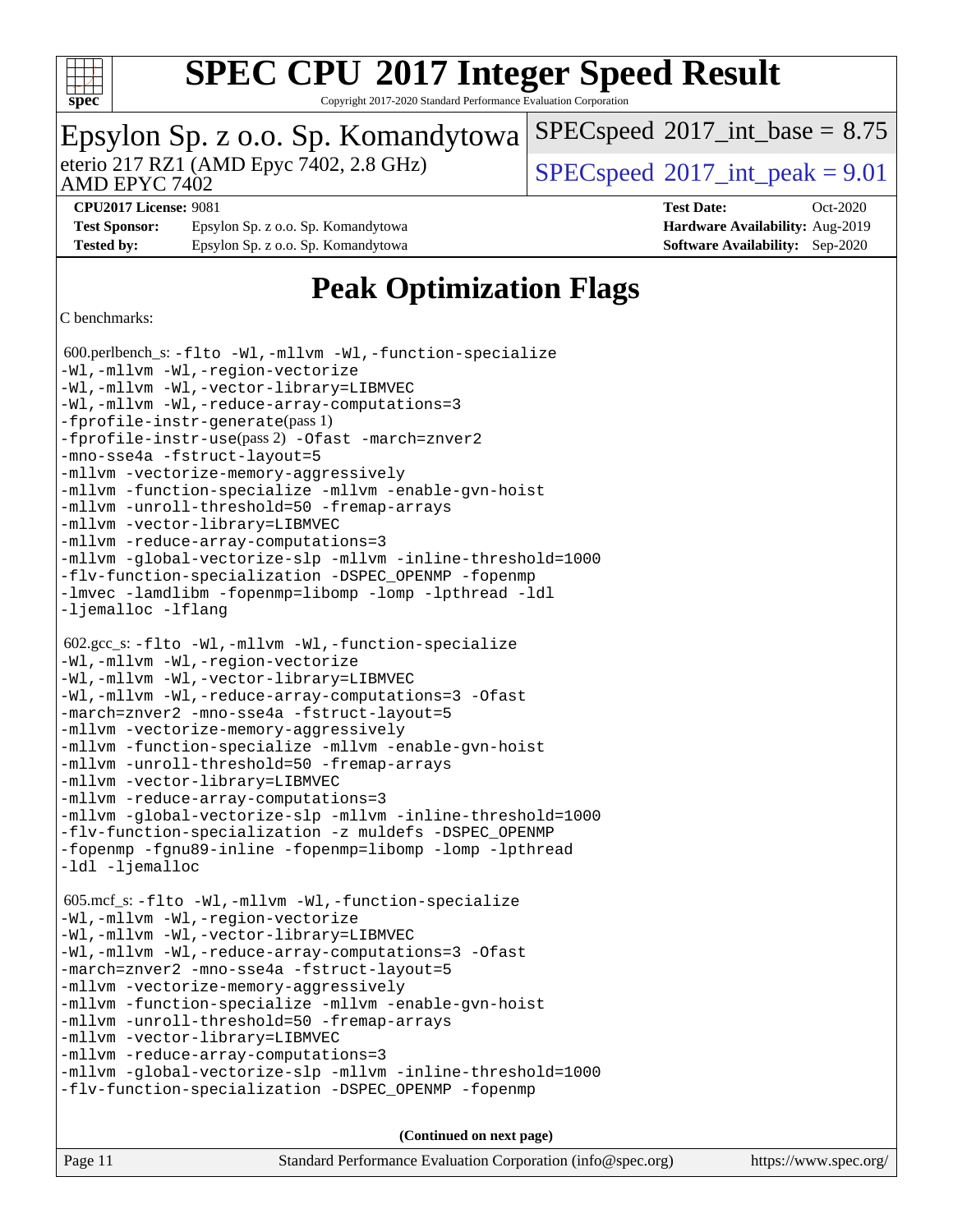

| SPEC CPU®2017 Integer Speed Result<br>spec <sup>®</sup><br>Copyright 2017-2020 Standard Performance Evaluation Corporation                                                                                                                                                                                                                                                                                                                                                                                      |                                                                                                            |  |  |  |
|-----------------------------------------------------------------------------------------------------------------------------------------------------------------------------------------------------------------------------------------------------------------------------------------------------------------------------------------------------------------------------------------------------------------------------------------------------------------------------------------------------------------|------------------------------------------------------------------------------------------------------------|--|--|--|
| Epsylon Sp. z o.o. Sp. Komandytowa                                                                                                                                                                                                                                                                                                                                                                                                                                                                              | $SPEC speed^{\circ}2017\_int\_base = 8.75$                                                                 |  |  |  |
| eterio 217 RZ1 (AMD Epyc 7402, 2.8 GHz)<br>AMD EPYC 7402                                                                                                                                                                                                                                                                                                                                                                                                                                                        | $SPEC speed^{\circ}2017\_int\_peak = 9.01$                                                                 |  |  |  |
| <b>CPU2017 License: 9081</b><br><b>Test Sponsor:</b><br>Epsylon Sp. z o.o. Sp. Komandytowa<br><b>Tested by:</b><br>Epsylon Sp. z o.o. Sp. Komandytowa                                                                                                                                                                                                                                                                                                                                                           | <b>Test Date:</b><br>Oct-2020<br>Hardware Availability: Aug-2019<br><b>Software Availability:</b> Sep-2020 |  |  |  |
| <b>Peak Optimization Flags (Continued)</b><br>605.mcf_s (continued):                                                                                                                                                                                                                                                                                                                                                                                                                                            |                                                                                                            |  |  |  |
| -lmvec -lamdlibm -fopenmp=libomp -lomp -lpthread -ldl<br>-ljemalloc -lflang                                                                                                                                                                                                                                                                                                                                                                                                                                     |                                                                                                            |  |  |  |
| $625.x264_s$ : Same as $600.perlbench_s$                                                                                                                                                                                                                                                                                                                                                                                                                                                                        |                                                                                                            |  |  |  |
| $657.xz$ _s: basepeak = yes                                                                                                                                                                                                                                                                                                                                                                                                                                                                                     |                                                                                                            |  |  |  |
| $C++$ benchmarks:                                                                                                                                                                                                                                                                                                                                                                                                                                                                                               |                                                                                                            |  |  |  |
| $620.0$ mnetpp_s: basepeak = yes                                                                                                                                                                                                                                                                                                                                                                                                                                                                                |                                                                                                            |  |  |  |
| 623.xalancbmk_s: $-m32$ -flto -Wl, -mllvm -Wl, -function-specialize<br>-Wl,-mllvm -Wl,-region-vectorize<br>-Wl,-mllvm -Wl,-vector-library=LIBMVEC<br>-Wl,-mllvm -Wl,-reduce-array-computations=3 -Ofast<br>-march=znver2 -flv-function-specialization<br>-mllvm -unroll-threshold=100<br>-mllvm -enable-partial-unswitch<br>-mllvm -loop-unswitch-threshold=200000<br>-mllvm -vector-library=LIBMVEC<br>-mllvm -inline-threshold=1000 -DSPEC OPENMP -fopenmp<br>-fopenmp=libomp -lomp -lpthread -ldl -ljemalloc |                                                                                                            |  |  |  |

```
 631.deepsjeng_s: -flto -Wl,-mllvm -Wl,-function-specialize
-Wl,-mllvm -Wl,-region-vectorize
-Wl,-mllvm -Wl,-vector-library=LIBMVEC
-Wl,-mllvm -Wl,-reduce-array-computations=3 -Ofast
-march=znver2 -flv-function-specialization
-mllvm -unroll-threshold=100
-mllvm -enable-partial-unswitch
-mllvm -loop-unswitch-threshold=200000
-mllvm -vector-library=LIBMVEC
```

```
-mllvm -inline-threshold=1000 -DSPEC_OPENMP -fopenmp
-fopenmp=libomp -lomp -lpthread -ldl -lmvec -lamdlibm
-ljemalloc -lflang
```
641.leela\_s: basepeak = yes

```
Fortran benchmarks: 
-flto -Wl,-mllvm -Wl,-function-specialize
-Wl,-mllvm -Wl,-region-vectorize -Wl,-mllvm -Wl,-vector-library=LIBMVEC
-Wl,-mllvm -Wl,-reduce-array-computations=3 -ffast-math
-Wl,-mllvm -Wl,-inline-recursion=4 -Wl,-mllvm -Wl,-lsr-in-nested-loop
-Wl,-mllvm -Wl,-enable-iv-split -O3 -march=znver2 -funroll-loops
-Mrecursive -mllvm -vector-library=LIBMVEC
```
**(Continued on next page)**

| Page 12 | Standard Performance Evaluation Corporation (info@spec.org) | https://www.spec.org/ |
|---------|-------------------------------------------------------------|-----------------------|
|---------|-------------------------------------------------------------|-----------------------|